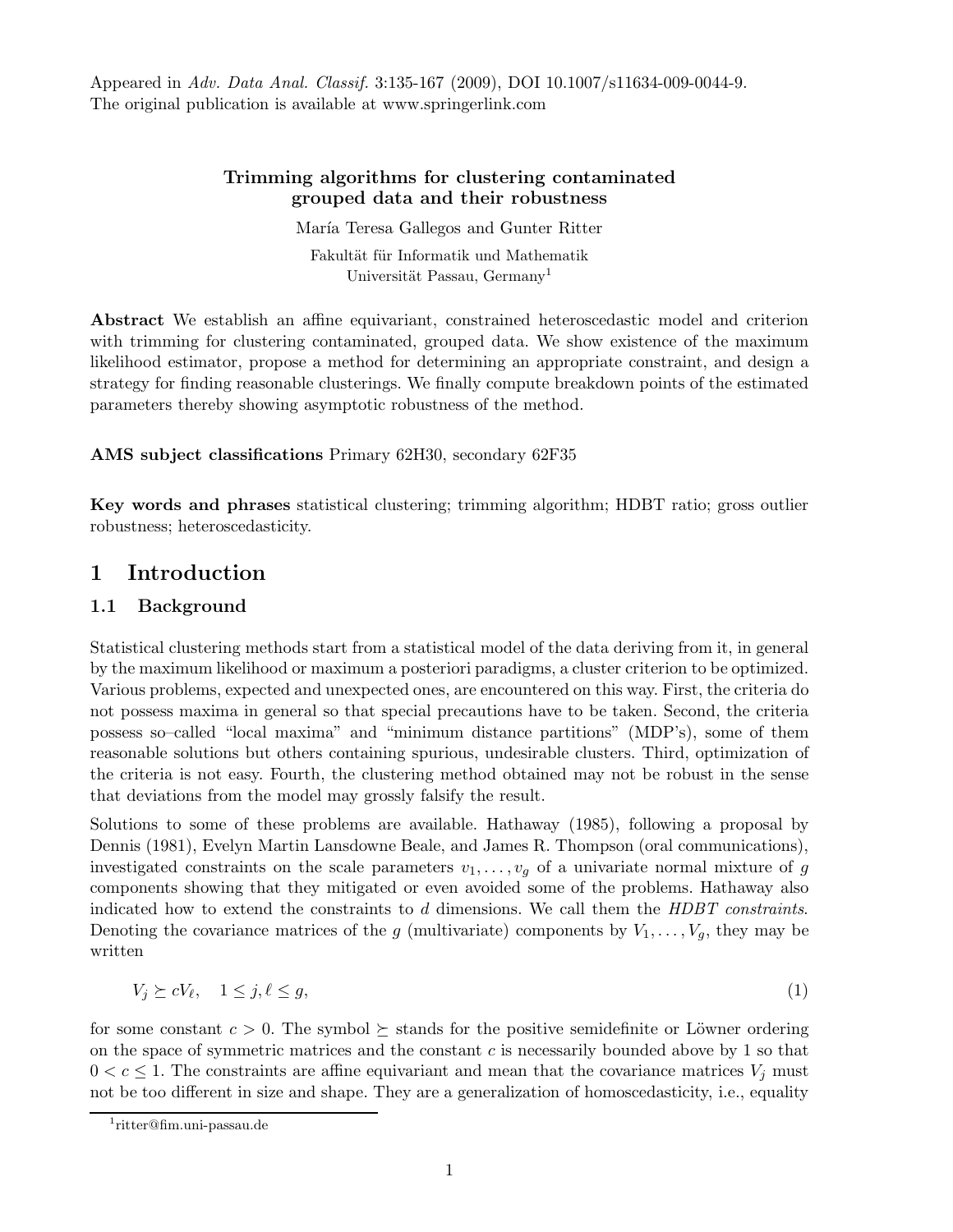of all covariance matrices, which they contain as the special case  $c = 1$ . We also define the HDBT ratio of a g-tuple  $\mathbf{V} = (V_1, \ldots, V_q)$  of positive-definite matrices as the maximum c for which the constraints (1) hold. It is easy to see that it can be computed as

$$
r_{\text{HDBT}}(\mathbf{V}) = \max\{c \mid V_j \succeq cV_\ell \text{ for all } j, \ell\} = \min_{j, \ell, k} \lambda_k \left(V_\ell^{-1/2} V_j V_\ell^{-1/2}\right),\tag{2}
$$

where  $\lambda_1(A), \ldots, \lambda_d(A)$  denote the d eigenvalues of a symmetric d by d matrix A. The HDBT ratio of a clustering is the HDBT ratio of its scatter matrices. Hathaway showed in the univariate context that, besides guaranteeing the maximum likelihood estimate and its consistency, the HDBT constraints removed many undesirable local optima. In the clustering context, Pollard (1981) proves (for the homoscedastic, spherical normal model) that the optimal solution is consistent in a certain sense. This means that the global maximum is the favorite solution if the data set is large. But the asymptotic nature of this result must not be overlooked. If the data set is small or of medium size then experience shows that the optimal solution may again be undesirable. We will show here that the HDBT constraints are of benefit also in the clustering context.

Outliers, i.e., observations discordant with the posited populations, are known to severely hamper the performance of statistical methods, see Barnett and Lewis (1994), Ritter and Gallegos (1997), Becker and Gather (1999). Clustering algorithms deemed to be robust actually break down under the influence of a single gross outlier, see García–Escudero and Gordaliza (1999). Nevertheless there are nowadays some robust trimming methods based on classification models. Cuesta– Albertos et al. (1997) and García–Escudero and Gordaliza (1999) proposed a trimmed extension of the k–means algorithm conjecturing on the basis of empirical studies that its breakdown point applied to "well–structured" data sets could be large. Gallegos and Ritter (2005) undertook a mathematical analysis of a trimmed homoscedastic classification model obtaining among other things a high asymptotic breakdown point of the covariance matrices. The mean values turn out to be more fragile but we were able to show that their maximum likelihood estimates, too, are robust in the presence of well–separated data sets. The majority of data sets is neither spherical nor homoscedastic and it is desirable to extend these methods and results to the general heteroscedastic case. However, it is well known that homoscedasticity cannot be dispensed with without additional cost since the very existence of a maximum likelihood or maximum a posteriori estimate already poses a problem. Moreover, one cannot expect robustness if clusters with arbitrarily different covariance matrices are allowed.

To our knowledge, the first heteroscedastic, normal classification model with full covariance structure and trimming is Rocke and Woodruff's (1999) MINO. Besides trimming they used also constraints on the cluster sizes  $n_j$ ,  $1 \leq j \leq g$ , in order to enforce the existence of maximum likelihood estimates. The constraints  $n_i \geq d+1$  protect scatter matrices against singularity if the data are in general position. Gallegos and Ritter (2009) extended their method to maximum a posteriori estimation and showed that their algorithm leads to a standard problem from combinatorial optimization,  $\lambda$ -assignment, a special transportation problem. Despite trimming, these methods do not act robustly on all data sets. García-Escudero et al. (2008) present a constrained heteroscedastic trimming algorithm relaxing the requirements on sphericity in García-Escudero and Gordaliza (1999) and of equality of shapes in Gallegos and Ritter (2005). They also prove convergence of the parameter estimates as the size of the data set tends to infinity. The limit is given by the parameters obtained from the related cluster criterion for the underlying mixture if they are unique. However, their constraints lack affine equivariance. Here, we propose and analyse a robust, affine equivariant, heteroscedastic, full normal classification model. Specializations to normal submodels such as the diagonal or spherical are immediate and left to the interested reader.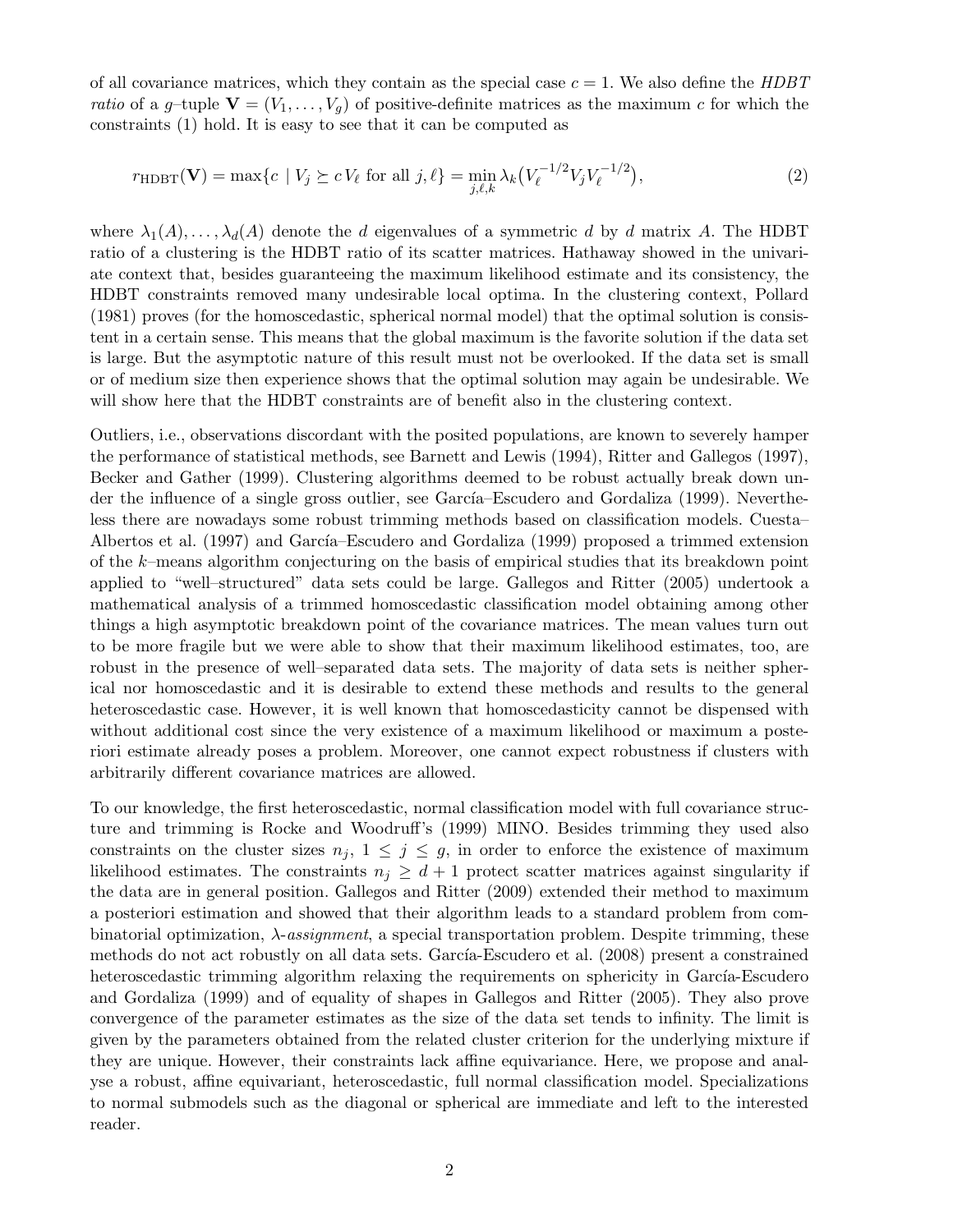## 1.2 Outline

In Section 2, we first use again the statistical clustering model with "spurious" outliers presented in Gallegos and Ritter (2005, 2009) in order to derive a heteroscedastic clustering criterion with trimming. Its maximum exists provided that some constraints are introduced. In the normal case, contrary to Rocke and Woodruff (1999) and Gallegos and Ritter (2009), we apply here the HDBT constraints (1) on the covariance matrices obtaining a trimmed, heteroscedastic, affine equivariant cluster criterion, the *Trimmed Determinant Criterion* (TDC). It is the extension of the homonymous criterion appearing in Gallegos and Ritter (2005) to the heteroscedastic case. We propose and substantiate an iterative and alternating reduction step for finding MDP's w.r.t. the posterior density. It consists of three successive steps: maximum likelihood estimation of parameters, maximum a posteriori classification, and trimming.

Of course, the minimizer of the TDC depends on the constant  $c$  in (1). The space of possible solutions increases as c decreases. However, if c is chosen too small, the optimal clustering turns out to be undesirable in many cases of real and synthetic data sets, see Section 5. Although it provides optimal fit of estimated populations and clusters it may be unbalanced in the sense that its HDBT ratio is excessively small. In most applications, cluster balance turns out to be an important asset of a credible solution. Since the solution with the best fit often lacks sufficient balance we need a trade-off between the two and solutions which combine a large posterior density with a large HDBT ratio are more promising. This means that we are facing a problem of biobjective *optimization*. Making a compromise by optimizing the target function under a fixed constraint  $c$ is not advisable for two reasons. First it introduces a parameter in the algorithm that must be known a priori. What is more, the optimal solution under the HDBT constraints is hard to find, at least in the multivariate case. The crux is the estimation step. In Section 2.4, we propose instead a heuristic method based on a plot of the posterior density vs. the HDBT ratio of MDP's or local optima for finding reasonable clusterings together with a constant c.

The aim of a trimming algorithm is robustness. We show here that, as an additional benefit besides existence of solutions and balance, the HDBT constraints render the estimates obtained from the TDC robust. Mutatis mutandis, the properties of the homoscedastic case, Gallegos and Ritter (2005), remain valid if the HDBT constraints are used instead. Constraints serving a similar purpose can be designed for statistical models other than normality. The method first uses the number of clusters and the number of discarded elements as fixed parameters. In Section 2.5, we comment on their choice.

In Sections 3 and 4, we offer a theoretical robustness analysis of the TDC estimates showing first that the estimates of the covariance matrices are indeed robust under the HDBT constraints. The same cannot be said about the location parameters if arbitrary data sets are allowed, Section 4. However, the question of their robustness has an affirmative answer for data sets that possess a certain *separation property*. The larger the constraint  $c$  is the more robust the method turns out to be. These results are obtained from a mathematical analysis of breakdown points.

Thus, the consideration of HDBT ratio and constraints serves five purposes: it guarantees a solution, it reduces local optima, it avoids spurious clusters, it adds robustness, and it is a key to feasible solutions. In the final Section 5 we report on our experience with two numerical data sets.

## 1.3 Notation

The *n* elements or objects to be clustered are numbered  $1, \ldots, n$ . Associated with them are *n* observations or data points  $x_1, \ldots, x_n$  in a sample space E which we collect in the data set  $D =$  $\{x_1, \ldots, x_n\}$ . Given natural numbers  $g \geq 2$  and  $r \leq n$ , a *solution* of the trimming and clustering problem is given by an r–element subset  $R \subseteq \{1, \ldots, n\}$  and a partition of R in g groups or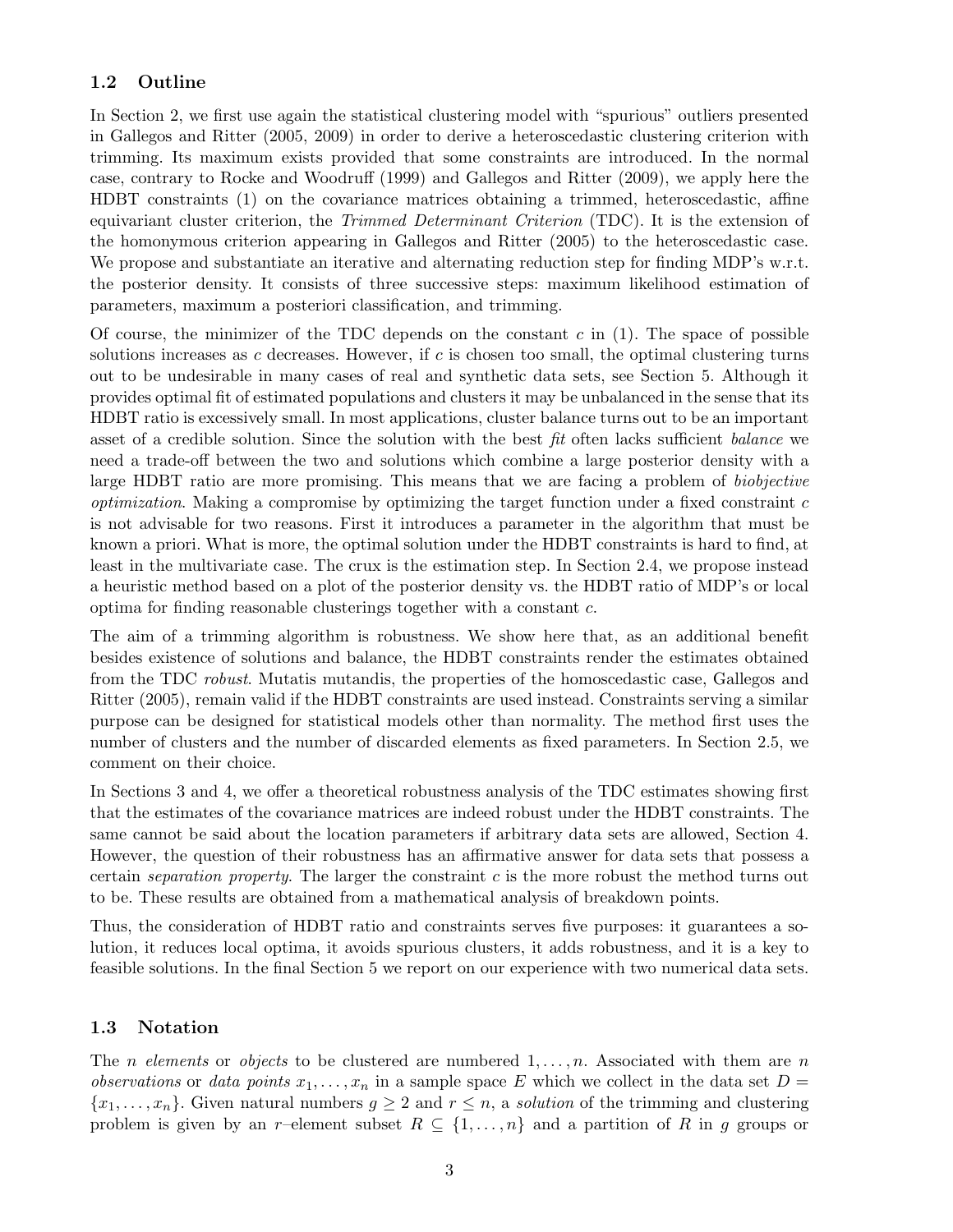clusters  $C_1, \ldots, C_g$ . It is most easily specified by an array  $\ell = (\ell_1, \ldots, \ell_n)$  of labels  $\ell_i, 0 \leq \ell_i \leq g$ , which is admissible in the sense that exactly  $n-r$  labels  $\ell_i$  are 0. If  $\ell_i \geq 1$  then object i is retained and assigned to class  $\ell_i$ . If  $\ell_i = 0$  then object i is *discarded*, i.e., not assigned to a class. (If  $\ell$ is a "meaningful" assignment then discarded objects may be regarded as "outliers" and retained elements as "regular.") The g clusters defined by the assignment  $\ell$  are written  $C_j(\ell) = \{i \mid \ell_i = j\},\$  $1 \leq j \leq g$ . Their cardinalities are  $n_j = n_j(\ell) = |C_j(\ell)|$  and we have  $\sum_{j=1}^g n_j = r$ . We denote the set of all admissible assignments by  $\Lambda_r$  and allow one or more clusters to be empty.

We also consider g distributional models (classes) on E with class–specific parameters  $\gamma_j \in \Gamma_j$ and density functions  $f_{\gamma_j}$ ,  $1 \leq j \leq g$ . The joint parameter  $\gamma = (\gamma_1, \ldots, \gamma_g)$  is contained in some subspace  $\Gamma \subseteq \Gamma_1 \times \cdots \times \Gamma_g$  of the product. Given an assignment  $\ell \in \Lambda_r$  with retained objects R and a parameter  $\gamma \in \Gamma$ , we abbreviate  $f[R | \ell, \gamma] = \prod_{j=1}^g \prod_{i \in C_j(\ell)} f_{\gamma_i}(x_i)$ . We call it the trimmed likelihood function. If  $E = \mathbb{R}^d$  and if the model is normal then  $\gamma_j = (m_j, V_j)$  with the location parameters  $m_j \in \mathbb{R}^d$  and the covariance matrices  $V_j \in \text{PD}(d)$ , the cone of symmetric, positive– definite d by d matrices. We gather  $\mathbf{m} = (m_1, \ldots, m_q)$  and  $\mathbf{V} = (V_1, \ldots, V_q)$ . We will often need the positive semidefinite or Löwner ordering  $\preceq$  on PD(*d*).

Estimates of the parameters  $\gamma_j$ ,  $m_j$ , and  $V_j$  w.r.t. an assignment  $\ell$  are denoted by  $\gamma_j(\ell), m_j(\ell)$ , and  $V_j(\ell)$ , respectively. We also abbreviate  $\gamma(\ell) = (\gamma_1(\ell), \ldots, \gamma_q(\ell)), \mathbf{m}(\ell) = (m_1(\ell), \ldots, m_q(\ell)),$  $\mathbf{V}(\ell) = (V_1(\ell), \dots, V_q(\ell)).$  A bar as in  $\overline{x}$  denotes a sample mean and the letters W and S indicate (pooled) SSP matrices and scatter matrices, respectively. The precise meaning becomes clear from various additional specifications as subscripts or in parentheses. E.g.,  $\overline{x}_T = \frac{1}{|T|}$  $\frac{1}{|T|}\sum_{i\in T} x_i$ is the sample mean of a non-empty subset  $T \subseteq \{1, \ldots, n\}$ ,  $W_T = \sum_{i \in T} (x_i - \overline{x}_T)(x_i - \overline{x}_T)^T$  $(S_T = \frac{1}{|T|} W_T)$  is its SSP matrix (scatter matrix), and  $W(\ell) = \sum_{j=1}^g W_{C_j(\ell)}(S(\ell)) = \frac{1}{r} W(\ell)$ ) is the pooled SSP matrix (pooled scatter matrix) of the retained elements w.r.t.  $\ell$ . Likewise,  $\overline{x}_j(\ell) = \overline{x}_{C_j(\ell)}, W_j(\ell) = W_{C_j(\ell)}, \text{ and } S_j(\ell) = S_{C_j(\ell)}.$  Sample means and SSP and scatter matrices of empty clusters are put to zero.

The entropy of a probability vector  $(p_1, \ldots, p_g)$  is  $H(p_1, \ldots, p_g) = -\sum_{j=1}^g p_j \ln p_j$ . Finally,  $\ell^*$ denotes an optimal assignment and a  $*$  indicates parameter estimates w.r.t.  $\ell^*$ . E.g.,  $m_j^* = m_j(\ell^*)$ is the estimated mean of its jth cluster.

## 2 Statistical model, criteria and algorithm

Gallegos and Ritter (2005) and (2009) established parametric classification models with trimming for data with so-called "spurious" outliers for a data set  $D$  of n observations in some sample space E as explained in Section 1.3. At least  $r \leq n$  of the data are regular, i.e., independent draws from the g class–specific densities  $f_{\gamma_1}, \ldots, f_{\gamma_g}$ , each,  $(\gamma_1, \ldots, \gamma_g) \in \Gamma$ . The remaining  $n-r$  observations may, but do not have to be gross outliers. Besides the population parameters, their assignment to the g classes and the number of occurrences of each class are unknown. Therefore, the number of classes, the number of outliers in the data set, the outliers themselves, the class assignments, and the population parameters are subject to estimation. Applying the ideas presented in these papers to the present context of constrained parameters  $\Gamma \subseteq \Gamma_1 \times \cdots \times \Gamma_q$ , we obtain a trimmed a posteriori density, i.e., the a posteriori probability w.r.t. the assignment and the likelihood function w.r.t. the parameters  $\gamma_i$ . We use it here as our starting point referring the interested reader to the communications cited above for the details.

#### 2.1 The trimmed a posteriori cluster criterion

The trimmed a posteriori log-density for  $(\ell, \gamma)$  in the setup just described is

$$
-r\mathrm{H}\left(\frac{n_1(\boldsymbol{\ell})}{r},\ldots,\frac{n_g(\boldsymbol{\ell})}{r}\right)+\ln f[R\mid \boldsymbol{\ell},\gamma]=-r\mathrm{H}\left(\frac{n_1(\boldsymbol{\ell})}{r},\ldots,\frac{n_g(\boldsymbol{\ell})}{r}\right)+\sum_{j=1}^g\sum_{i:\ell_i=j}\ln f_{\gamma_j}(x_i).
$$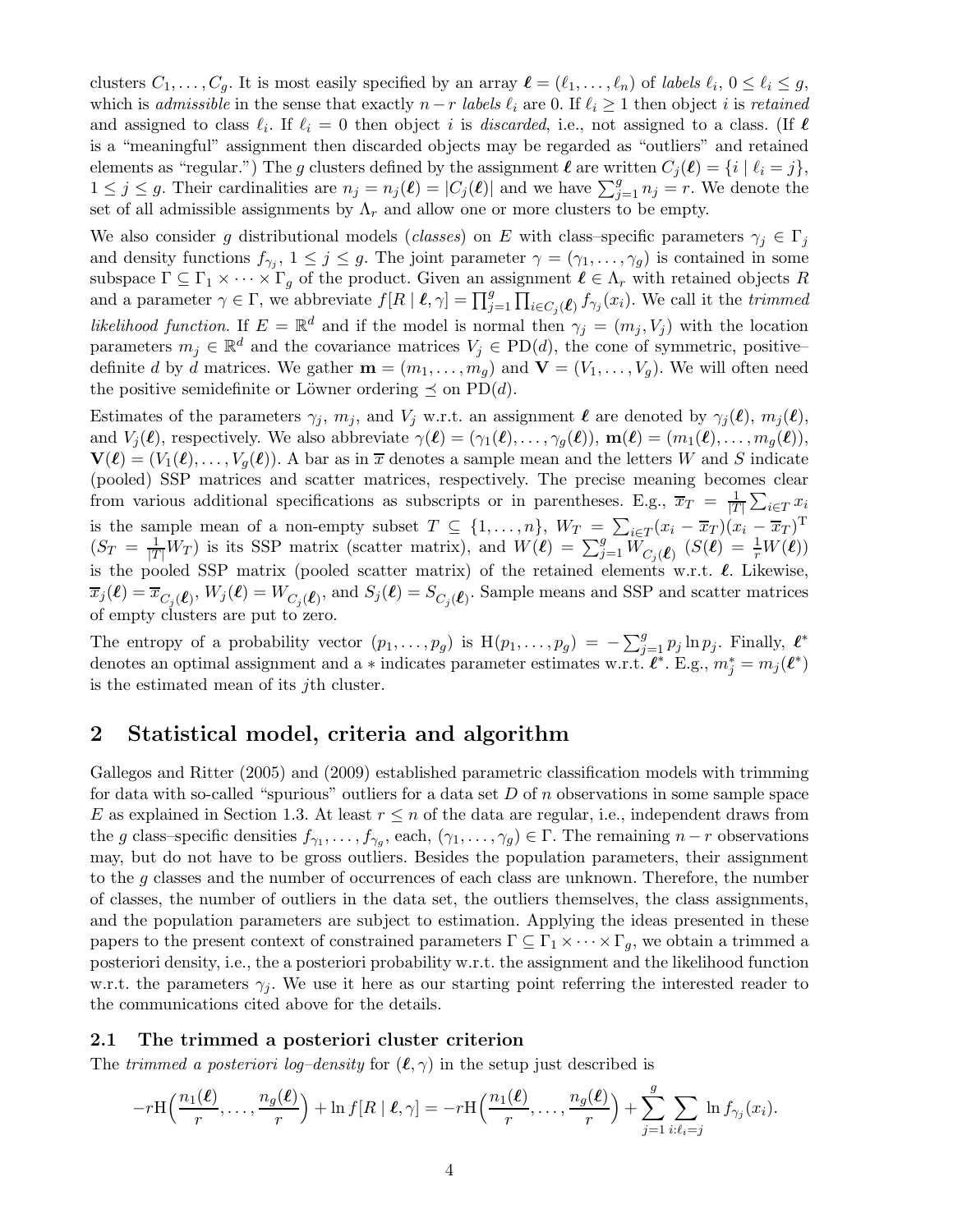It implies the trimmed maximum a posteriori cluster criterion

$$
-r\mathrm{H}\left(\frac{n_1(\ell)}{r},\ldots,\frac{n_g(\ell)}{r}\right) + \ln f[R \mid \ell, \gamma(\ell)]
$$
  
= 
$$
-r\mathrm{H}\left(\frac{n_1(\ell)}{r},\ldots,\frac{n_g(\ell)}{r}\right) + \max_{\gamma \in \Gamma} \sum_{j=1}^g \sum_{i:\ell_i=j} \ln f_{\gamma_j}(x_i)
$$
 (3)

to be maximized w.r.t. all admissible assignments  $\ell$ . The use of the entropy H of the cluster proportions  $n_i(\ell)/r$  goes back to Symons (1981) and accounts for unequal cluster sizes. It distinguishes the maximum a posteriori from the maximum likelihood estimator.

It must be noted that the maximum w.r.t.  $\gamma \in \Gamma$  required in criterion (3) does not exist in general for all  $\Gamma$  and all  $\ell \in \Lambda_r$ . If  $\Gamma = \Gamma_1 \times \cdots \times \Gamma_g$ , i.e., if the parameters  $\gamma_j$  may be chosen freely in the factors  $\Gamma_j$  then the maximum, if it exists, and the sum over j commute so that the double sum reduces to

$$
\sum_{j=1}^{g} \max_{\gamma \in \Gamma_j} \sum_{i:\ell_i=j} \ln f_{\gamma}(x_i) = \sum_{j=1}^{g} \sum_{i:\ell_i=j} \ln f_{\gamma_j}(\ell_i(x_i)).
$$
\n(4)

Sometimes, the maximum likelihood estimate  $\gamma_i(\ell)$  w.r.t.  $C_i(\ell)$  appearing here does not exist, e.g. in a normal model if  $C_i(\ell)$  is too small. The problem may be circumvented in various ways. A first is restricting  $\Gamma$  (or parts of it) to a compact subset (together with continuity of the likelihoods  $\gamma \mapsto f_{\gamma}(x)$ . This has the effect that the estimator looses equivariance. A second way requires that each cluster should contain sufficiently many data points together with an assumption on their locations such as "general position" (affine independence of any  $d+1$  elements) in the normal case, see Rocke and Woodruff (1999) and Gallegos and Ritter (2009). If the data are in general position and if we allow only assignments  $\ell$  with cluster sizes  $n_i(\ell) \geq b$  for some lower bound  $b \geq d+1$  then the maximum of criterion (3) exists with free parameters and (4) shows that, up to a constant, the criterion reduces to minimization of

$$
2r\mathrm{H}\left(\frac{n_1(\ell)}{r},\ldots,\frac{n_g(\ell)}{r}\right) + \sum_{j=1}^g n_j(\ell) \cdot \ln \det S_j(\ell); \tag{5}
$$

here  $S_i(\ell)$  is the scatter matrix of cluster j w.r.t.  $\ell$ . (In the outlier–free context, see also Symons (1981), criterion (11). The SSP matrix appearing there must be replaced with the scatter matrix which was plainly intended.) In this case, the estimates of means and covariance matrices are the sample means and scatter matrices of the optimal clusters. However, the sizes or shapes of the estimated covariance matrices may sometimes be too different to be credible, cf. Fig. 1, so that the lower bound b has to be properly chosen. We will follow here a third way using the HDBT constraints (1) on the covariance matrices.

#### 2.2 The normal case – Trimmed Determinant Criterion

We next specialize criterion (3) to the general normal case with parameters  $\gamma_j = (m_j, V_j), 1 \leq$  $j \leq g$ , under the HDBT constraints. Letting

$$
\mathcal{V}_c = \{ \mathbf{V} = (V_1, \dots, V_g) \mid V_j \succ 0, V_j \succeq cV_\ell \text{ for all } j, \ell, 1 \leq j, \ell \leq g \}, \quad 0 < c \leq 1,
$$

we show first that the HDBT constraints guarantee the existence of the maximum w.r.t. the population parameters  $\gamma$  in criterion (3). We need an analytic lemma.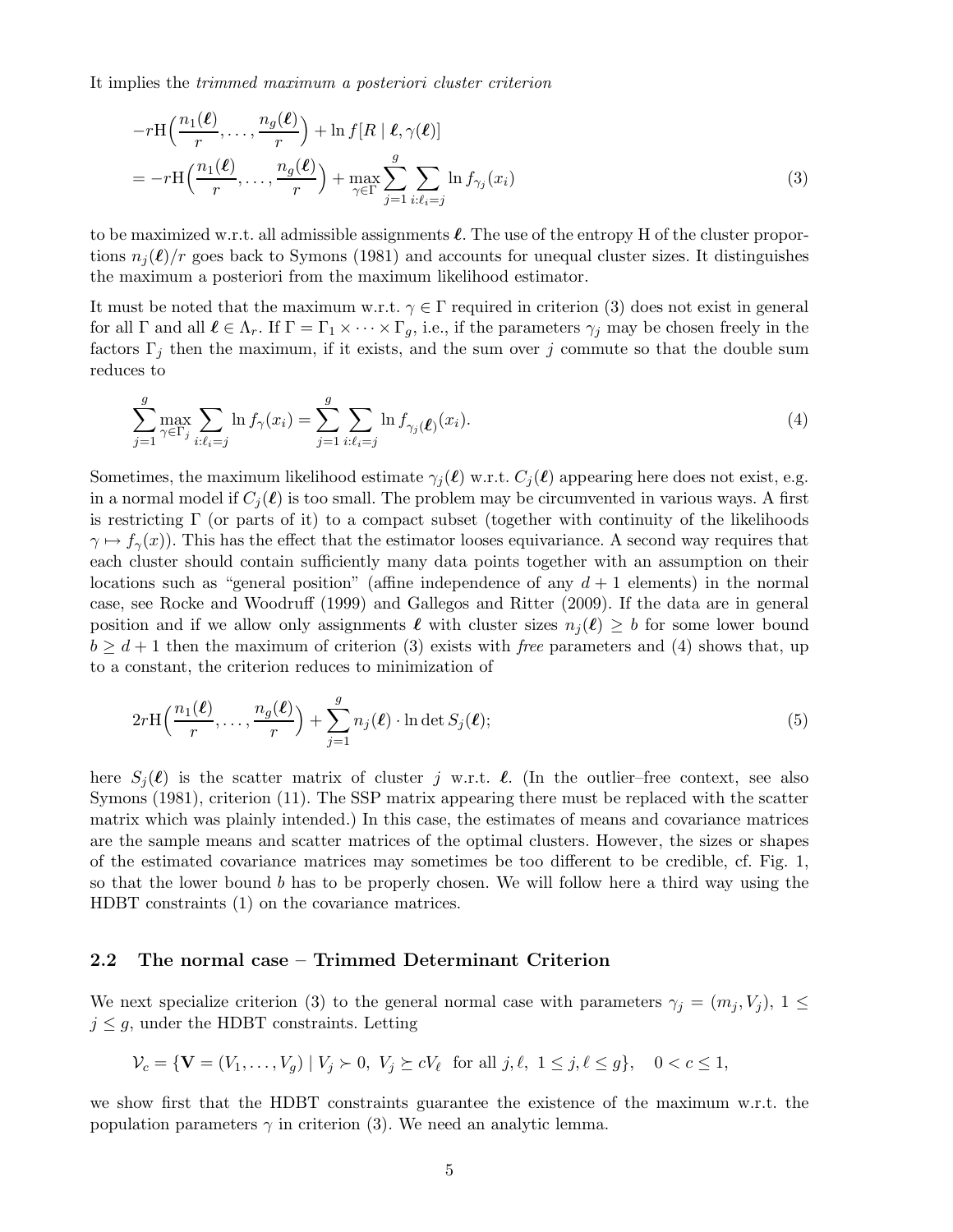

Figure 1: A synthetic data set with two clusters of ten points, each, randomly sampled from the normal distributions  $N_{-2e_1,I_2}$  and  $N_{2e_1,I_2}$ , respectively (separated by the dashed line). There are no outliers. Shown are nine almost collinear "spurious clusters." The partitions defined by them all mask the genuine partition in two clusters, their negative log–posteriors (5) falling below its value 65.96. However, the HDBT ratio (2) of the genuine partition is  $1/1.69$  whereas the largest of the spurious ones shown is  $1/2757$  (the cluster of five points). The optimal unconstrained solution uses the uppermost horizontal cluster and has a negative log–posterior (5) of 60.95 but an HDBT ratio of 1/66 244.

**Lemma 1.** If the the data D are in general position and if  $r \geq gd+1$  then, for any assignment  $\ell \in \Lambda_r$  (some clusters may be empty), the minimum of

$$
\sum_{j=1}^{g} n_j(\boldsymbol{\ell}) \big[ \ln \det V_j + \text{tr} \big( V_j^{-1} S_j(\boldsymbol{\ell}) \big) \big]
$$

w.r.t.  $\mathbf{V} \in \mathcal{V}_c$  exists for any  $0 < c \leq 1$ .

**Proof.** The HDBT constraints imply  $\det V_j \geq \det(cV_\ell)$  and  $V_j^{-1} \succeq cV_\ell^{-1}$ . Hence, we have for any  $1\leq \ell\leq g$ 

$$
\sum_{j=1}^{g} n_j [\ln \det V_j + \text{tr}(V_j^{-1} S_j(\ell))] \ge \sum_{j=1}^{g} n_j [\ln \det(cV_\ell) + \text{tr}(cV_\ell^{-1} S_j(\ell))]
$$
  
=  $r \ln \det(cV_\ell) + c \text{tr}(V_\ell^{-1} W(\ell)),$ 

where  $W(\ell)$  is the pooled SSP matrix specified by  $\ell$ . By assumption there is some cluster, say  $\ell$ , of size  $n_{\ell}(\ell) \geq d+1$ . By general position, its SSP matrix is positive definite so that  $W(\ell) \geq \varepsilon I_d$ with some constant  $\varepsilon > 0$  that depends only on the data. Hence

$$
\sum_{j=1}^g n_j \big[ \ln \det V_j + \text{tr}(V_j^{-1}S_j(\boldsymbol{\ell})) \big] \ge r \ln \det (cV_{\ell}) + \varepsilon c \,\text{tr} \, V_{\ell}^{-1}.
$$

As V approaches the boundary of  $\mathcal{V}_c$ , i.e., as some  $V_j$  approaches the boundary of PD(d), again by the HDBT constraints, so does  $V_{\ell}$ . It is well known that this implies that the right, and hence the left side of the above inequality tends to  $\infty$ . This proves the claim.  $\Box$ 

Now standard normal estimation theory shows that, for any admissible assignment  $\ell$ , the partial maximizer w.r.t. the means  $m_j$  in (3) (here,  $\gamma_j = (m_j, V_j)$ ) depends only on  $C_j(\ell)$  and is given by the sample means of the clusters defined by  $\ell$ ,

$$
m_j(\ell) = \begin{cases} \overline{x}_j(\ell), & \text{if } C_j(\ell) \neq \emptyset, \\ \text{arbitrary, e.g. 0, otherwise,} \end{cases} \quad 1 \leq j \leq g. \tag{6}
$$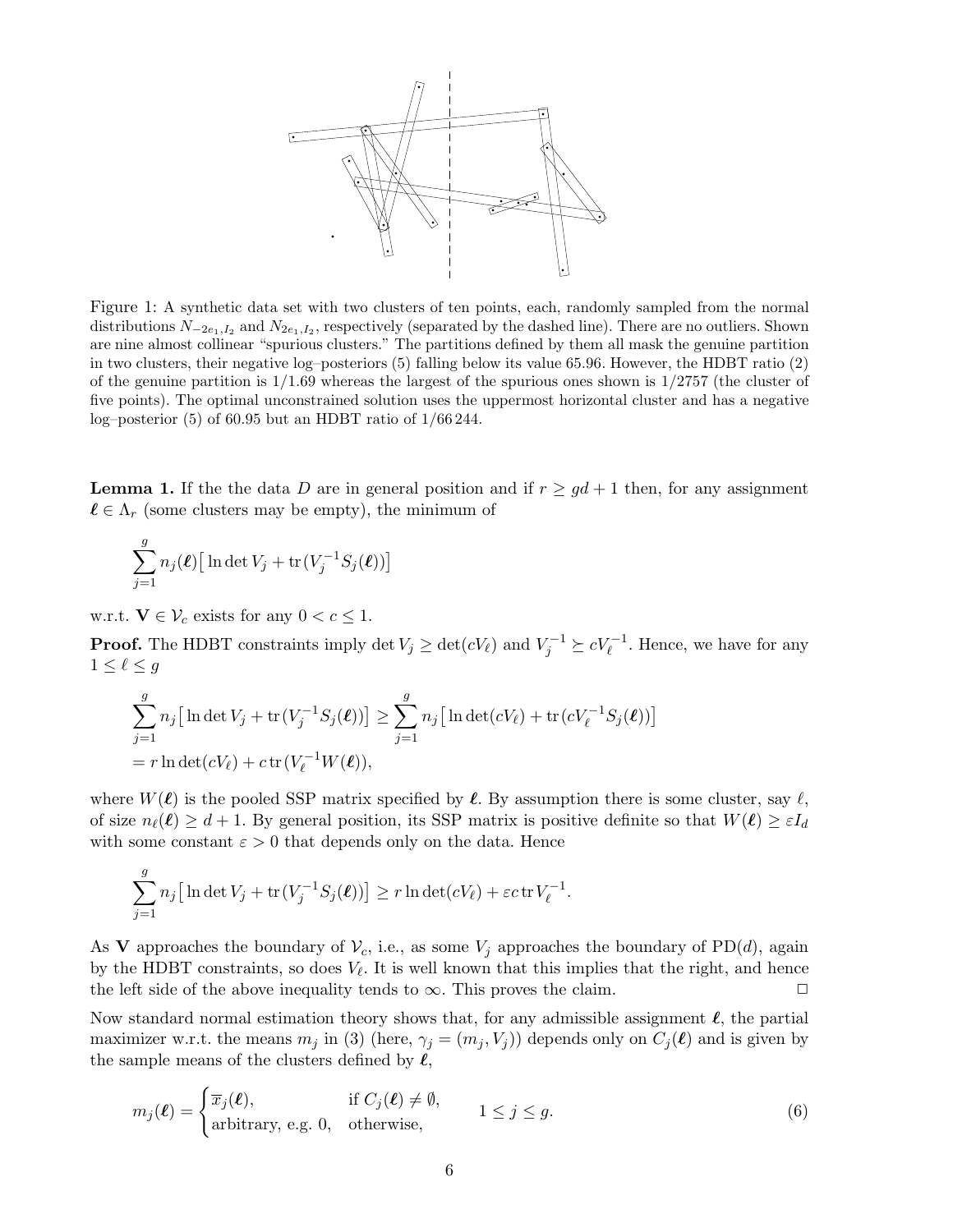Omitting the entropy term, the partial maximum w.r.t. the location parameter  $m(\ell)$  is

$$
const - \frac{1}{2} \sum_{j=1}^{g} n_j(\boldsymbol{\ell}) \big[ \ln \det V_j + \text{tr}(V_j^{-1} S_j(\boldsymbol{\ell})) \big].
$$

According to Lemma 1, this expression attains its maximum w.r.t.  $V \in \mathcal{V}_c$ , i.e., under the HDBT constraints for any  $0 < c \leq 1$ . Summing up, after a change of sign, the (HDBT constrained) trimmed maximum a posteriori cluster criterion (3) becomes in the normal case the Trimmed Determinant Criterion (TDC)

$$
r \cdot \text{H}\left(\frac{n_1(\ell)}{r}, \dots, \frac{n_g(\ell)}{r}\right) + \min_{\mathbf{V} \in \mathcal{V}_c} \frac{1}{2} \sum_{j=1}^g n_j(\ell) \big[ \ln \det V_j + \text{tr}\left(V_j^{-1} S_j(\ell)\right) \big].
$$
 (TDC)

It is to be minimized w.r.t. all  $\ell \in \Lambda_r$  and it contains the scatter matrices  $S_i(\ell)$  of  $C_i(\ell)$ . Finally, we denote the minimizing assignment by  $\ell^*, R^* = \{i \mid \ell_i \neq 0\}$  is the set of regular elements w.r.t.  $\ell^*$ , and the partition of  $R^*$  associated with  $\ell^*$  is  $(C_1^*, \ldots, C_g^*)$ . The optimal assignment  $\ell^*$  induces estimates  $m_j^*$  and  $V_j^*$  of the location and scale parameters  $m_j$  and  $V_j$  which we call the TDC parameter estimates. They are  $m_j^* = m_j(\ell^*)$  as in (6), and the minimizers w.r.t.  $\mathbf{V} \in \mathcal{V}_c$  appearing in the TDC, where  $\ell^*$  is inserted for  $\ell$ .

There are only few cases where the minimizing parameters  $V_j$  for given  $\ell$  are known to us in closed form. One is the unconstrained model where they are the scatter matrices if clusters are large enough. If the scatter matrices happen to satisfy the constraints then they are the solutions also in the constrained case. Another is the homoscedastic case,  $c = 1$ , where the common estimate of the  $V_j$ 's is the pooled scatter matrix  $S(\ell)$ , see Section 1.3; up to an additive constant, the TDC reduces to

$$
r \cdot \left\{ \mathrm{H}\left(\frac{n_1(\ell)}{r}, \ldots, \frac{n_g(\ell)}{r}\right) + \frac{1}{2} \ln \det S(\ell) \right\}.
$$
 (7)

Without the entropy term, this is the criterion of the same name derived in Gallegos and Ritter (2005). Finally, a univariate case is treated in Proposition 1.

The optimal clustering may contain empty clusters, an indication that the number of clusters g has been chosen too large. E.g., if a data set is a clear sample from a single univariate normal population then the optimal partition in two clusters will leave one cluster empty. A simple example is  $n = r = 4$ ,  $D = \{0, 3, 4, 7\}$ , and  $c = 1$ . Some values of the criterion (7) are

 $\sqrt{ }$  $\int$  $\mathbf{I}$ 3.66516, for the partition  $\{D, \emptyset\},\$ 3.79572, for the partition  $\{\{0, 3, 4\}, \{7\}\},\$ 4.39445, for the partition  $\{\{0,3\},\{4,7\}\}.$ 

The remaining partitions need not to be considered, either by symmetry or since they cannot be optimal. Hence the method returns a single nonempty cluster. Empty clusters become less likely as c decreases.

#### 2.3 Minimum distance partitions and optimization

Several strategies for optimizing the TDC are available, among them local descent methods on a suitably defined graph structure on  $\Lambda_r$  and alternating methods of type k-means. An apparent disadvantage of these methods is their getting stuck in suboptimal solutions such as local minima or MDP's. A closer analysis of the situation shows however that particular suboptimal solutions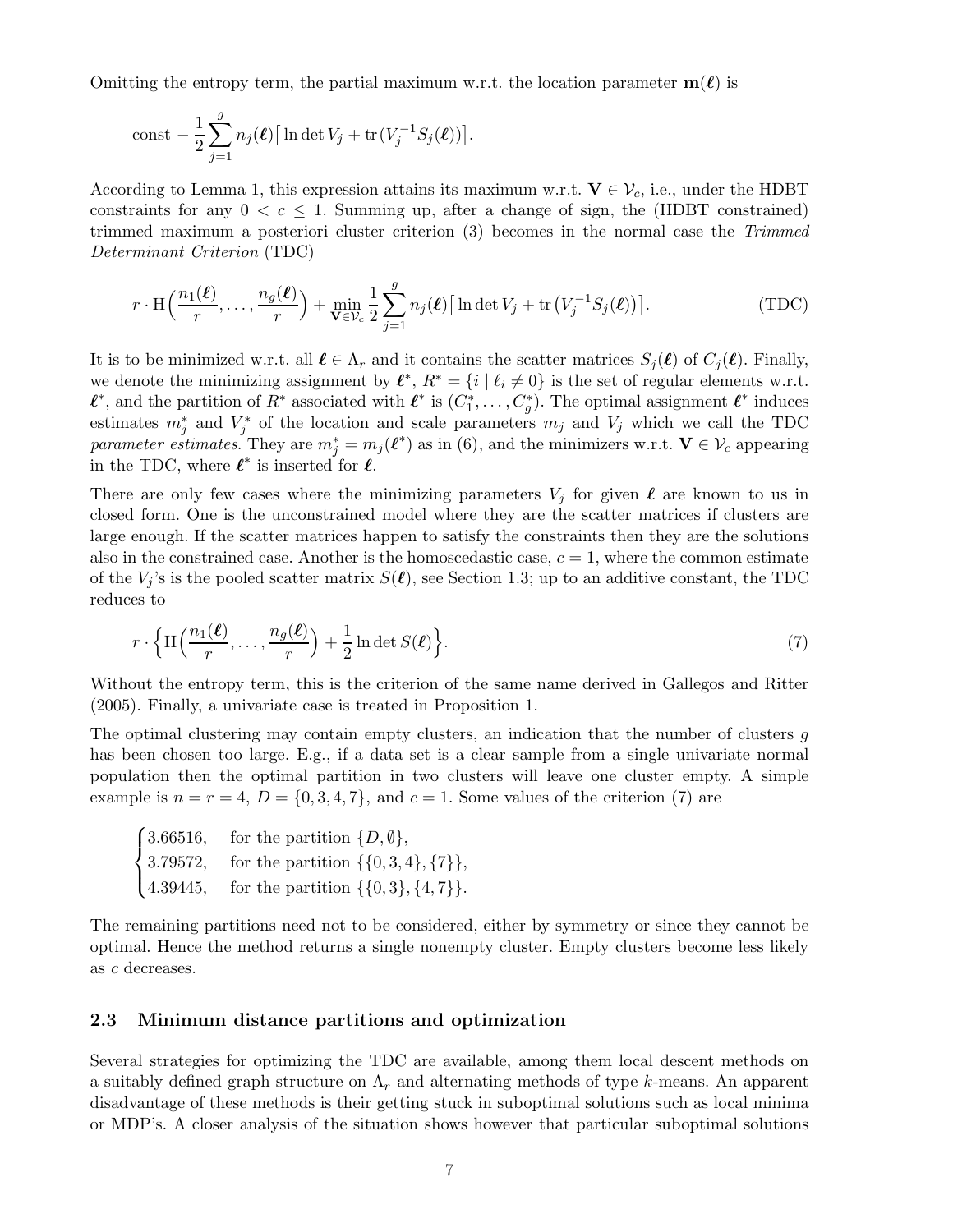often deserve more attention than the absolute optimum of the criterion itself. It is therefore interesting to generate local optima and MDP's.

We propose next an alternating method of type k-means for producing MDP's of criterion (3). We begin by rewriting the trimmed posterior density in a different form:

$$
-r\mathrm{H}\left(\frac{n_1(\boldsymbol{\ell})}{r},\ldots,\frac{n_g(\boldsymbol{\ell})}{r}\right)+\sum_{j=1}^g\sum_{i:\ell_i=j}\ln f_{\gamma_j}(x_i)=\sum_{i:\ell_i\neq 0}\left(\ln\frac{n_{\ell_i}}{r}+\ln f_{\gamma_{\ell_i}}(x_i)\right)=\sum_{i:\ell_i\neq 0}u_{i,\ell_i}
$$

with  $u_{i,j} = \ln \frac{n_j}{r} + \ln f_{\gamma_j}(x_i)$ , the logarithm of the posterior probability of j for  $x_i$ . For given parameters  $\gamma_i$ , this sum is maximized w.r.t.  $\ell$  by assigning each object i according to the maximum a posteriori discriminant rule and by discarding the  $n-r$  observations with the overall smallest posterior probabilities. Given a labelling  $\ell$ , the unconstrained maximum in criterion (3) chooses as  $\gamma$ the (unconstrained) maximum likelihood estimate for the retained observations. As a consequence the following strategy improves the criterion (3) starting from an initial admissible labelling  $\ell$ . It extends the k–means algorithm and its generalization by Schroeder (1976) to trimming. We first keep the parameters  $q$  and  $r$  fixed.

#### Multipoint reduction step

// Input: An admissible labelling  $\ell$ ;

//  $\overline{\text{Output}}$ : An admissible labelling  $\ell_{\text{new}}$  with larger value of the criterion or the response "fail."

*Estimation: if* some cluster  $C_i(\ell)$  does not allow maximum likelihood estimation of its parameters, respond "fail;"

else update each  $\gamma_j$  with the maximum likelihood estimate for  $C_j(\ell)$  (no constraints);

*Classification*: assign each of the *n* objects i to the cluster j with maximum posterior probability  $u_{i,j}$  to obtain a labelling  $\ell$ ;

Trimming: discard the  $n-r$  objects i with smallest values  $u_{i,\ell'_i}$  from  $\ell'$  to obtain  $\ell_{\text{new}}$ ;

In the Classification step all misfits are removed, hence the name "multipoint." (Other schemes are possible, e.g., the "single-point" reduction step which removes just one misfit. They all improve the criterion.) In the Trimming step the  $r$  observations which best fit in their clusters are retained. Note that either step may leave one or more clusters empty. Iteration of the three steps will eventually result in a stationary configuration since there is only a finite number of labellings and since the criterion continually improves. The solution attained at convergence is self–consistent (or a (free) minimum distance partition) in the sense that clustering and parameters generate each other.

The preceding reduction step disregards constraints (e.g. HDBT if the TDC is considered) in the Estimation step. We claim that MDP's at the boundary of the constraints do not deserve much interest. A solution at the boundary depends on the precise value of  $c$  (see Proposition 1) below). But there is no precise value since it is unknown. Moreover, even if c were known, the Estimation step would require the maximum likelihood estimate w.r.t.  $\mathcal{V}_c$ . We do not know of a practicable analytical solution to the associated constrained optimization problem in Euclidean space  $\mathbb{R}^d$  for  $d \geq 2$  and numerical methods such as gradient descent would lead to inefficient overall algorithms. An exception are free MDP's that happen to satisfy the constraints – they are automatically *constrained* MDP's. The constant  $c$  must be estimated together with the assignment and the other parameters. In Section 2.4, we will propose a method based on free MDP's or free local optima.

We can say more in the univariate case. Given  $\ell$ , we denote the sample variance of cluster j by  $s_i$  and  $w_i = n_i s_i$ . Our next proposition deals with arbitrary g and covers the general constrained case if  $q=2$ .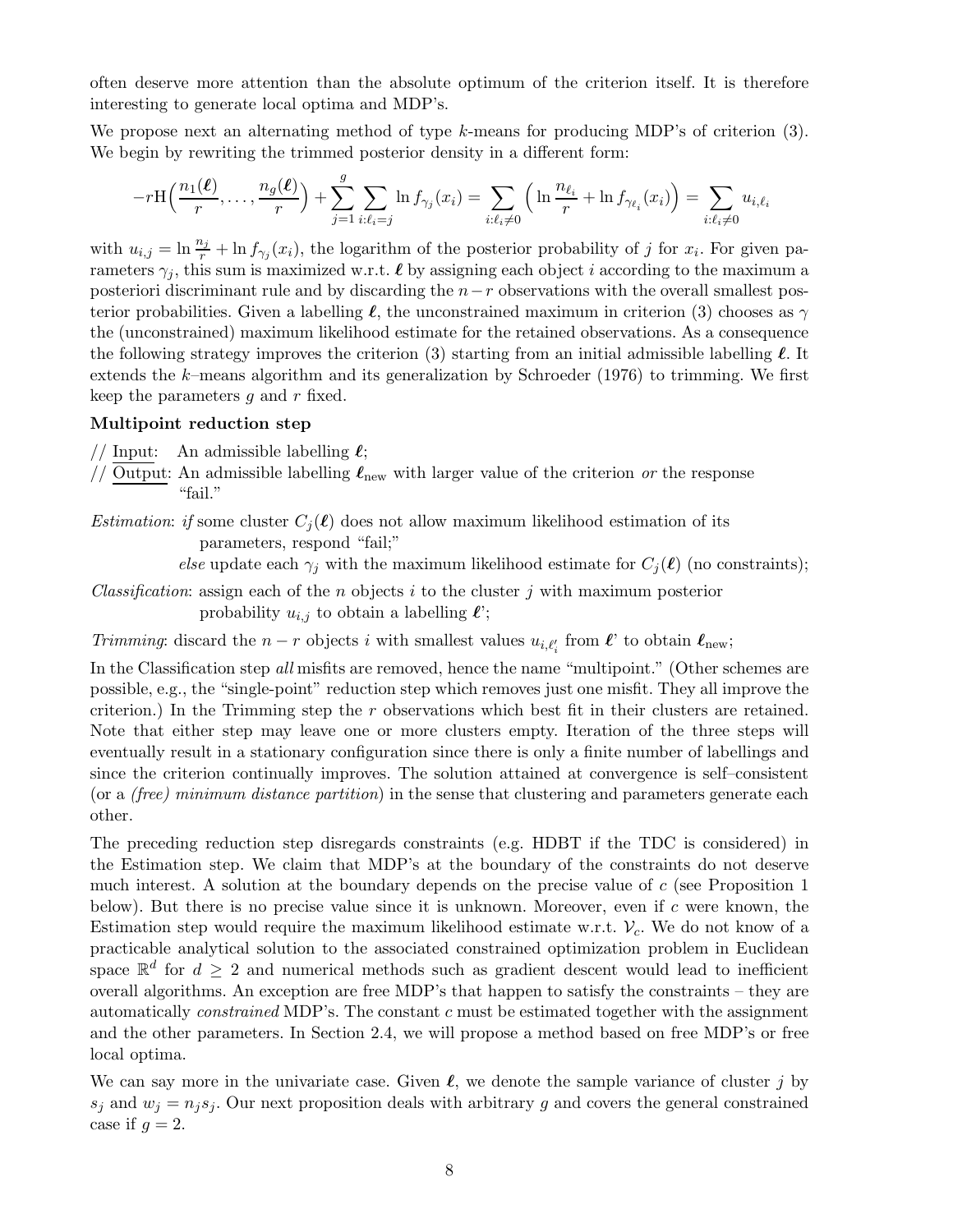**Proposition 1.** Let  $d = 1$ , let  $g \geq 2$ , let  $r \geq g+1$ , and let  $0 < c \leq 1$ . Let  $\ell$  be such that the sample variances  $s_j$  satisfy  $s_2 > 0$  and  $cs_\ell \leq s_j \leq s_\ell/c$  for all  $3 \leq j \leq g$ ,  $\ell < j$ .<sup>2</sup> (In other words, the sample variances satisfy the HDBT constraints except, possibly, for the pair  $s_1$ ,  $s_2$ .) Then partial minimization of the TDC w.r.t.  $\mathbf{V} = (v_1, \dots, v_q) \in \mathcal{V}_c$  is solved by

$$
\begin{cases}\nv_1(\ell) = s_1, \ v_2(\ell) = s_2, & \text{if } cs_1 \le s_2 \le s_1/c, \\
v_1(\ell) = \frac{w_1 + w_2/c}{n_1 + n_2}, \ v_2(\ell) = \frac{cw_1 + w_2}{n_1 + n_2}, & \text{if } s_2 < cs_1, \\
v_1(\ell) = \frac{w_1 + cw_2}{n_1 + n_2}, \ v_2(\ell) = \frac{w_1/c + w_2}{n_1 + n_2}, & \text{if } s_1 < cs_2,\n\end{cases}
$$

and  $v_j(\ell) = s_j, \ 3 \leq j \leq q$ .

**Proof.** Let us abbreviate  $h_j(v) = n_j(\ln v + \frac{s_j}{v})$  $(v_i^{\delta_j})$ . In the present case, the partial minimum of the TDC w.r.t.  $(v_1, \ldots, v_q)$  can be rewritten in the form (omitting the entropy term)

$$
h := \min_{\substack{v_1 > 0 \\ cv_\ell \le v_j \le v_\ell/c, \ell < j}} \sum_{j=1}^g h_j(v_j) = \min_{v_1 > 0} \left\{ h_1(v_1) + \min_{cv_1 \le v_2 \le v_1/c} \left\{ h_2(v_2) + \min_{\substack{cv_\ell \le v_j \le v_\ell/c \\ \ell < j, \ j \ge 3}} \sum_{j \ge 3} h_j(v_j) \right\} \right\}
$$
\n
$$
\ge \min_{v_1 > 0} \left\{ h_1(v_1) + \min_{\substack{cv_1 \le v_2 \le v_1/c \\ \ell > j \ge 3}} \left\{ h_2(v_2) + \sum_{j \ge 3} \min_{v > 0} h_j(v) \right\} \right\}
$$
\n
$$
= \min_{v_1 > 0} \left\{ h_1(v_1) + \min_{\substack{cv_1 \le v_2 \le v_1/c \\ \ell > j \ge 3}} h_2(v_2) \right\} + \sum_{j \ge 3} h_j(s_j),
$$

since  $h_j$ ,  $j \geq 3$ , assumes its unconstrained minimum at  $v = s_j > 0$ . The constrained minimizer of  $h_2(v_2)$  w.r.t.  $v_2$  is

$$
\widetilde{v}_2(v_1) = \begin{cases}\ns_2, & cs_2 < v_1 < s_2/c, \\
cv_1, & v_1 \ge s_2/c, \\
v_1/c, & v_1 \le cs_2,\n\end{cases}
$$

and we have thus shown

$$
h \ge \min_{v_1 > 0} \left\{ h_1(v_1) + h_2(\widetilde{v}_2(v_1)) \right\} + \sum_{j \ge 3} h_j(s_j). \tag{8}
$$

The function  $v_1 \mapsto h_2(\tilde{v}_2(v_1))$  is differentiable, monotone decreasing in  $]0, cs_2]$ , constant in  $[cs_2, s_2/c]$ , and monotone increasing in  $[s_2/c, \infty]$ . It follows that the sum  $v_1 \mapsto h_1(v_1) + h_2(\tilde{v}_2(v_1))$ has a minimum which is attained in the interval where the minimum of the unimodal function  $h_1(v_1)$  is located. The minimizer of the lower bound (8) turns out to be the value  $v_1(\ell)$  given in the proposition.

We have, thus, shown that the target function is nowhere less than its value at the parameters stated in the proposition. The proof will be finished if we show that these parameters satisfy the HDBT constraints. This is true by assumption for all pairs  $(j, \ell)$ ,  $j, \ell \geq 3$ , and was ensured for the pair (1, 2). The remaining pairs  $(1, j)$ ,  $(2, j)$ ,  $j \geq 3$ , follow from elementary estimates based on the constraints assumed for  $(s_1, s_j)$  and  $(s_2, s_j)$ . The condition  $r \geq g+1$  ensures that the minimum w.r.t.  $v_1 > 0$  exists so that  $v_i(\ell) > 0$  for all j.

#### 2.4 Overall algorithm and choice of the constant  $c$

Iteration of (unconstrained) multipoint reduction steps strives for labellings with large values of criterion (3) (or small values of the TDC). If the "fail" signal does not occur then the iteration

<sup>&</sup>lt;sup>2</sup>This presupposes that the clusters  $2, \ldots, g$  contain at least two different elements, each.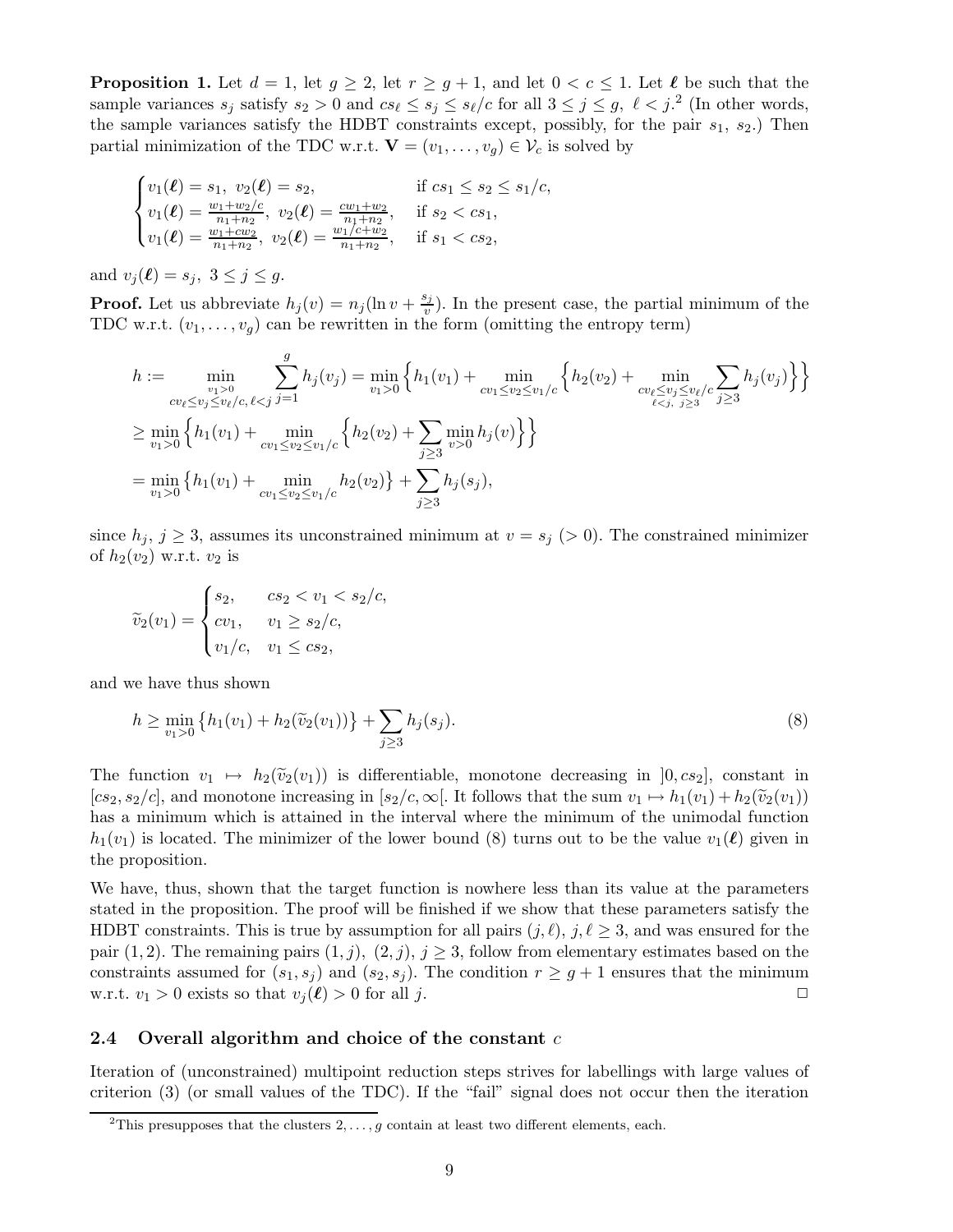stalls at some unconstrained MDP for the reasons stated before. However, it does not necessarily represent an interesting solution so that the process has to be replicated, for possibly many different, randomly or expediently chosen, initial assignments or parameters. The number of replications needed depends on the data set and on the initial assignments.

Two different outcomes of this algorithm are possible. It may happen that all replications return the signal "fail." This occurs typically if the data set contains very small clusters or if the number of clusters,  $g$ , has been chosen too large. E.g., if one attempts to group a  $d$ -dimensional data set of less than  $g(d+1)$  elements in g clusters (normal model,  $r = n$ ) then "fail" signals, only, are returned. In this case, the parameters  $g$  and/or  $r$  must be adapted. Reducing  $r$  discards very small clusters. Moreover, clusters large enough to allow estimation of their parameters can be enforced by putting lower bounds on cluster sizes in the reduction step if  $r$  is large enough, cf. Gallegos and Ritter (2009).

Otherwise, we obtain unconstrained MDP's and we have to decide which one to use. The optimum of the criterion does not guarantee a reasonable clustering as experience shows and a solution close to the desired one cannot be estimated without a further assumption. In most normal cases, we are interested in solutions that combine a large value of the criterion with a large HDBT ratio. Of course, this is not a law. Rescaling Fig. 1 in such a way that the five-point cluster becomes spherical, we obtain an oblong, vertical data set which contains the quintuple as a region of concentration. This might suggest a partition in two clusters with five and fifteen elements. But we contend that this is not the point of view to be taken in general. The criterion measures how well the estimated populations fit their clusters. Declaring the HDBT ratio of a solution a measure of its balance, we postulate that, in general, it is good fit combined with high balance that characterizes a feasible solution. Since it occurs only rarely that the best fitting solution enjoys high (but not the highest) balance, this leads to a biobjective optimization problem which calls for a compromise.

Here is a simple heuristic method that finds a well-fitting, balanced clustering together with a constant c: Generate a large number of (unconstrained) MDP's and display their HDBT ratios vs. the values of their criteria in a negative double–logarithmic plot as shown in Figs. 3 and 5 in Section 5. The convex hull of all MDP's will usually show a knee at its left lower part. The extreme point at the knee determines the favorite solution and c. Often, the MDP's are supported from below by an almost horizontal line segment and this MDP is found close to its left end. It is not unusual that it has an HDBT ratio of a hundredth or less. The plot provides also some guidance about the number of replications needed. Run the algorithm until its convex hull has stabilized.

The method may also be applied with local optima instead of MDP's.

## 2.5 Choice of the parameters g and  $r$

Criteria and reduction step (or steepest descent) depend on two parameters, the number of clusters g and the number of retained elements  $r$ . So far we have designed a tool that allows us to establish interesting clusterings for arbitrary but fixed pairs  $(q, r)$ . This is a substantial reduction of the complexity of the data analytic problem but the task of reducing the number of pairs, maybe even to one, remains. For obvious reasons, r should be chosen no larger than and close to the (unknown) number of regular elements in the data set. We give some guidelines for the selection of  $q$  and  $r$ .

Recently, Neykov et al. (2007) proposed a simple method that estimates both parameters at a time, the *trimmed BIC*. They establish a table of BIC values indexed by q and r proposing to use the parameter values where the minima w.r.t. g stabilize. There are many other methods and we compile first some known methods for estimating the number of classes of uncontaminated data sets.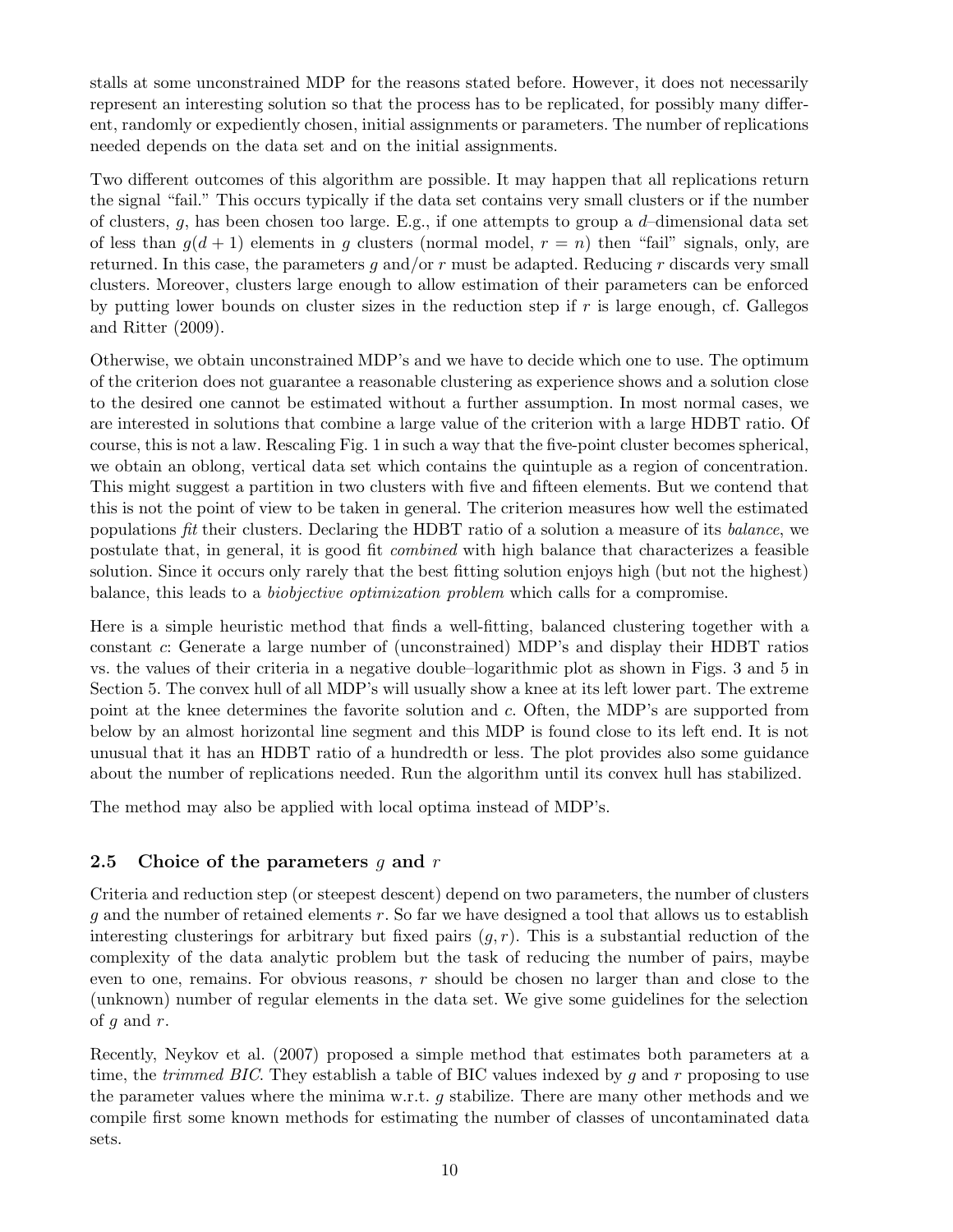#### 2.5.1 The number of classes of uncontaminated data

For the number of clusters there are essentially three approaches, cf. Milligan and Cooper (1985) and Gordon (1999), *cluster validation*, the so-called *elbow criterion*, and model selection criteria. Cluster validation assesses the quality of a partition and may be divided in two branches: tests and validity measures. The classical test, due to Wolfe (1970), is a likelihood ratio test for the hypothesis of k clusters against  $(k - 1)$  clusters. Bock (1985) discusses some significance tests for distinguishing between the hypothesis of a homogeneous population vs. the alternative of heterogeneity. Chen et al. (2004) propose a modified likelihood ratio test for a mixture of two components vs.  $g \geq 3$ . Also normality tests may sometimes be beneficial in this respect, see the comprehensive review by Mecklin and Mundfrom (2004). Validity measures are functionals of partitions and usually measure between cluster separation and within cluster cohesion (or "compactness"); see, e.g., Bezdek et al. (1999). In the case of (almost) spherical models, the total within–clusters sum of squared distances about the centroids is used as a measure of cohesion and the total between–clusters sum of squared distances for separation; cf. Milligan and Cooper (1985) and the abridged presentation of their work by Gordon (1999). The elbow criterion identifies the number of clusters as the location where the decrease of some cluster criterion flattens markedly. For a refinement of this method see Tibshirani et al. (2001).

Comparing the maximum likelihoods or a posteriori densities between solutions for different numbers of classes does not make sense since each additional class allows better fit so that these values increase with g. A model selection criterion counteracts this tendency by subtracting a penalty term that increases with q from the maximum of the log–likelihood or from the posterior log– density. Schwarz (1978) proposed his popular Bayesian Information Criterion, BIC, for exponential families. In the uncontaminated case, its penalty term is  $\frac{q}{2} \cdot \ln n$ , q being the total dimension of the parametric model. There is some practical evidence that supports BIC as a means for estimating the number of clusters of mixture models, too; see the discussion in McLachlan and Peel (2000), Ch. 6. Moreover, Kéribin (2000) described a family of penalty terms, among them BIC, which asymptotically as  $n \to \infty$  neither over– nor underestimate the correct number of components of a mixture model  $\sum_{j=1}^{g} \pi_j f_{\gamma_j}$  if the class-conditional populations satisfy certain regularity conditions and the parameters certain constraints. Her interesting result is applicable, e.g., to Gaussian families if the mean values are bounded and if the covariance matrices are bounded below in the Löwner ordering by a positive multiple of the identity matrix. In the case of a mixture,  $q = q(q)$ equals  $g-1$  (for the mixing rates) plus the total number of (real) parameters of the g components.

We propose BIC with this value of  $q$  also for our clustering model if there is sufficient separation. For a justification, we compare the maximum a posteriori density  $(3)$  in an outlier–free context,  $r =$ n, with the maximum likelihood of the related  $g$ -class mixture model under suitable constraints as in Kéribin's theorem. Let  $\ell^*$  be the optimal maximum a posteriori assignment and let  $\pi^*$  and  $\gamma^*$  be the optimal mixing rates and population parameters of the mixture model. For any g, the optimal value of criterion (3) is no larger than that of the mixture model:

$$
-n\mathrm{H}\left(\frac{n_1(\boldsymbol{\ell}^*)}{n},\ldots,\frac{n_g(\boldsymbol{\ell}^*)}{n}\right) + \sum_{j=1}^g \sum_{i:\ell_i^*=j} \ln f_{\gamma_j(\boldsymbol{\ell}^*)}(x_i) = \sum_i \left\{ \ln \frac{n_{\ell_i^*}(\boldsymbol{\ell}^*)}{n} + \ln f_{\gamma_{\ell_i^*}(\boldsymbol{\ell}^*)}(x_i) \right\}
$$
  
\n
$$
= \ln \prod_i \frac{n_{\ell_i^*}(\boldsymbol{\ell}^*)}{n} f_{\gamma_{\ell_i^*}(\boldsymbol{\ell}^*)}(x_i) \le \ln \prod_i \sum_j \frac{n_j(\boldsymbol{\ell}^*)}{n} f_{\gamma_j(\boldsymbol{\ell}^*)}(x_i) \le \max_{\pi,\gamma} \ln \prod_i \sum_j \pi_j f_{\gamma_j}(x_i)
$$
  
\n
$$
= \ln \prod_i \sum_j \pi_j^* f_{\gamma_j^*}(x_i).
$$

On the other hand, if the data set is well separated in g clusters then  $f_{\gamma_j^*}(x_i) \ll f_{\gamma_{\ell_i^*}^*}(x_i)$  for all i  $j \neq \ell_i^*, 1 \leq i \leq n$ ,  $f_{\gamma_{\ell_i^*}^*}(x_i) \approx f_{\gamma_{\ell_i^*}^*}(\ell^*)}(x_i)$ , and  $\pi_j^* \approx$  $n_j(\boldsymbol{\ell}^*)$  $\frac{a}{n}$ ,  $1 \leq j \leq g$ , so that, for this g, the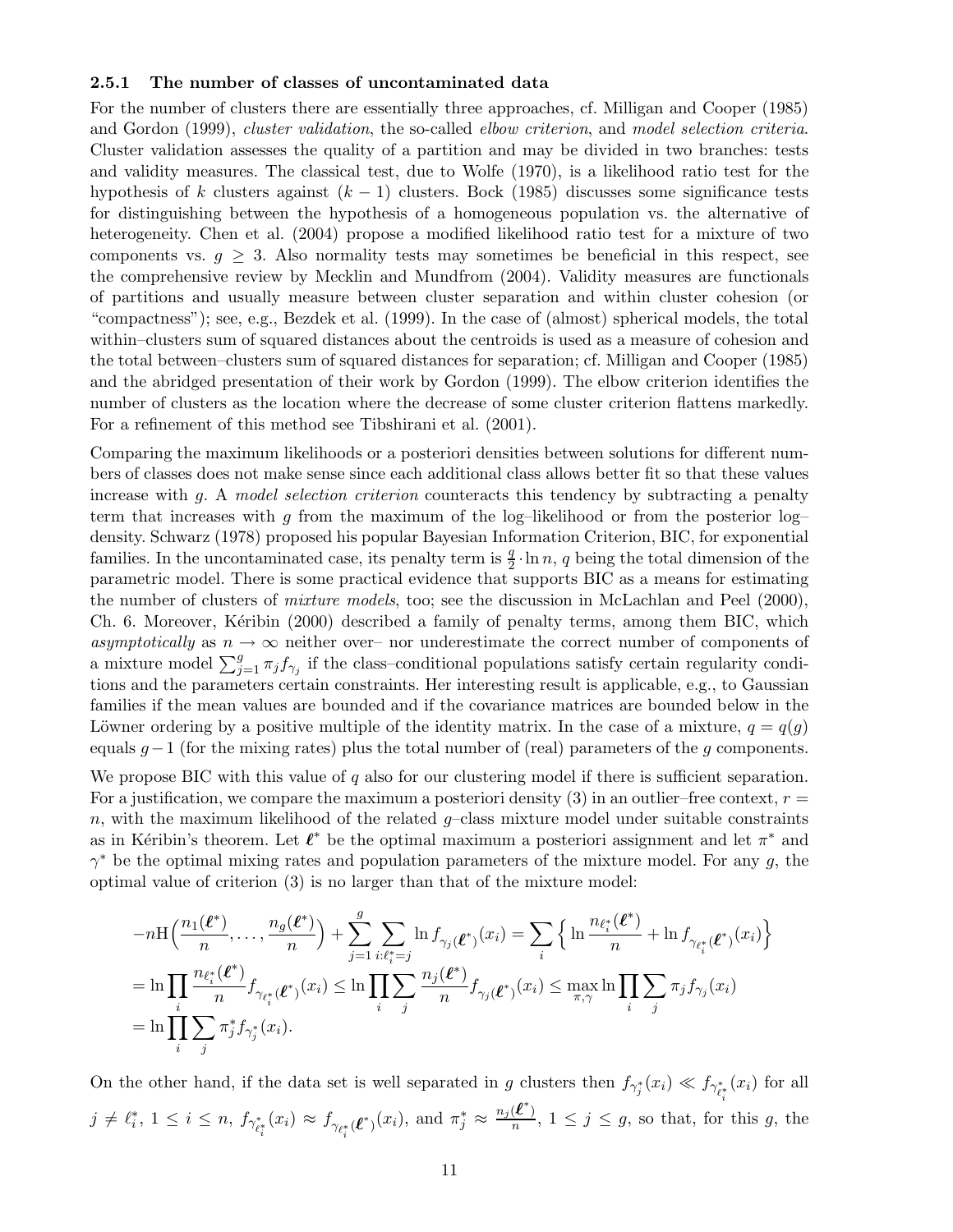third and the last terms of the above chain are close and both ends almost meet. This reasoning supports BIC as a penalty term also for maximum a posteriori partitioning in the case of large data sets and good separation.

#### 2.5.2 The number of outliers

An approach to estimating the number of clusters can be combined with a test for estimating the number of outliers. In a first step, establish a table of the optimal clusterings for all (reasonable) numbers of clusters, q, and all numbers of discarded elements,  $n - r$ . It is, of course, sufficient to perform the procedure with a lacunary set of values  $n - r$ . Next, reduce the number of possible solutions by validating them w.r.t. absence of outliers with a multiple testing procedure. Tests for goodness of fit of the regular densities and the clusters  $C_j(\ell^*)$ ,  $1 \leq j \leq g$ , normality tests, see Mecklin and Mundfrom's (2004) extensive survey article, and methods for outlier detection or *identification*, see Becker and Gather (1999), are available for this task. If g admits an acceptable pair  $(g, n-r)$ , keep the one with maximum  $r (=: r_q)$  as a candidate. After having run through all values of g, at most one pair is left in each line of the table so that the complexity of the problem is again substantially reduced. It remains to choose the favorite  $q$ . Since the estimated numbers  $r_q$  of regular observations depend on g, the numbers of objects have to be normalized, e.g. to n. By consistency of parameter estimation, cf. Gallegos and Ritter (2009), Theorems 2.1 and 2.2, the value of the maximum a posteriori criterion (3) increases approximately linearly with the number r, asymptotically, at least if there is sufficient separation. Therefore, we propose to combine the TDC estimates with the following corrected BIC in order to estimate the number of clusters:

$$
\underset{g}{\operatorname{argmax}} \Big\{ -n \operatorname{H} \Big( \frac{n_1(\boldsymbol{\ell}^*)}{r_g}, \dots, \frac{n_g(\boldsymbol{\ell}^*)}{r_g} \Big) + \frac{n}{r_g} \sum_{j=1}^g \sum_{\ell_i^* = j} \ln f_{\gamma_j(\boldsymbol{\ell}^*)}(x_i) - \frac{q(g)}{2} \ln n \Big\}. \tag{9}
$$

Experience with various data sets has shown the effectiveness of this method, see again Gallegos and Ritter (2009).

### 3 Robustness

Although criterion and algorithm involve trimming, neither the estimates of the means nor those of the covariance matrices would be robust without HDBT constraints. In fact, no matter how  $r$  is chosen they would break down under the influence of a single outlier. An example is provided by the data set consisting of seven points  $x_1, \ldots, x_7$  shown in Fig. 2. We use criterion (5) to subdivide it in two groups of minimum cluster size 3 and  $r = 6$ , i.e., we discard one object. There are two equivalent optimal clusterings,  $\{\{x_2, x_3, x_4\}, \{x_5, x_6, x_7\}\}\$ ,  $x_1$  discarded, and



Figure 2: Non–robustness of criterion (5) with full normal covariance matrices in the free heteroscedastic case with minimum cluster size 3. Data point  $x_3$  is replaced with some  $x'_3$  close to the abscissa and far away. Minimization of the criterion (5) discards  $x_7$  generating the clustering  $\{\{x_1, x_2, x'_3\}, \{x_4, x_5, x_6\}\}\$ 

 $\{\{x_3, x_4, x_5\}, \{x_6, x_7, x_1\}\}\$ ,  $x_2$  discarded. We now replace  $x_3$  with a distant outlier  $x'_3$  close to the abscissa, say  $x_3' = (a, a^{-2})$  for large a. Although we discard one point, the criterion does not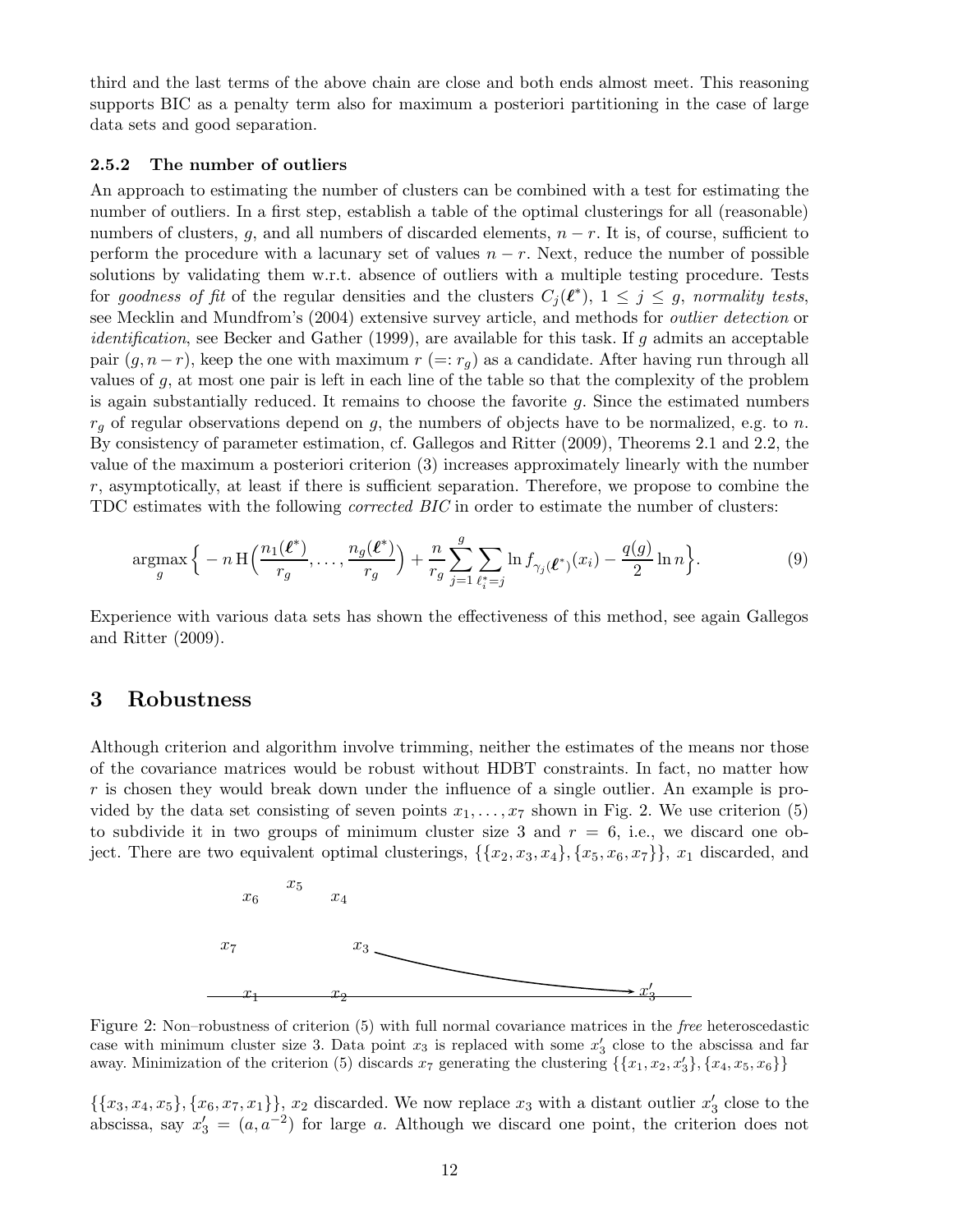choose the "right" one,  $x'_3$ . In fact,  $x'_3$  creates together with  $x_1$  and  $x_2$  a cluster with a small determinant of its scatter matrix which determines the optimal clustering. This turns out to be  $\{\{x_1, x_2, x'_3\}, \{x_4, x_5, x_6\}\},\ x_7$  discarded. As a consequence, neither do mean and largest eigenvalue of the scatter matrix of the slim cluster remain bounded as  $a \to \infty$  nor does the smallest eigenvalue remain bounded away from zero.

We show in this and the following section that the HDBT constraints do not only guarantee existence of a solution but also robustness of the TDC. Our main results are the following:

(i) If r is large enough then the TDC estimates of the covariance matrices resist  $n - r + g - 1$ arbitrary replacements. On the other hand they break down under  $n-r+g$  suitable replacements, see Theorem 1;

(ii) there exists a data set such that the TDC estimate of at least one mean (i.e., a sample mean) breaks down with 2 suitable replacements no matter how many objects we discard, see Theorem 2;

(iii) if the data set bears a clear structure of g clusters and if r is large enough and properly chosen then the TDC estimates of all means resist  $n - r$  arbitrary replacements. On the other hand, it is possible to break down one mean with  $n - r + 1$  suitable replacements, see Theorem 3.

#### 3.1 Breakdown values

The finite–sample breakdown value of an estimator, Hodges (1967) and Donoho and Huber (1983), measures the minimum fraction of gross outliers that can completely spoil the estimate. Two types of breakdown points are customary, the addition and the replacement breakdown point. The former refers to the addition of  $n - r$  outliers to a data set of r regular observations and the latter to  $n-r$  replacements in a data set of n regular observations. The former is technically simpler since the set of regular observations is fixed, but one needs two estimators, one for r data and one for n. By contrast, the latter considers all  $\binom{n}{r}$  $\binom{n}{r}$  possible replacements of  $n-r$  observations but needs only one estimator for  $n$  objects. For this reason, we deal with replacements only.

Let  $\delta: \mathcal{A} \to \Theta$  be an estimator on its natural domain of definition  $\mathcal{A} \subseteq E^n$  of admissible data sets of size n (e.g., "general position" in case of the m.l.e. under normal assumptions). Given  $m \leq n$ , we say that  $M \in \mathcal{A}$  is an m–modification of  $D \in \mathcal{A}$  if it arises from D by modifying at most m observations of D in an (admissible but otherwise) arbitrary way. An estimator  $\delta$  "breaks down with  $D$  under  $m$  replacements" if the set

 $\{\delta(M) \mid M \text{ is } m\text{-modification of } D\} \subseteq \Theta$ 

is not relatively compact in  $\Theta$ . Of course, there is no breakdown if  $\Theta$  is compact. The *individual* breakdown point for the data set  $D$  is the number

$$
\beta(\delta, D) = \min_{1 \leq m \leq n} \left\{ \frac{m}{n} \mid \delta \text{ breaks down with } D \text{ under } m \text{ replacements} \right\}.
$$

It is the minimal fraction of replacements in D that may cause  $\delta$  to break down. The individual breakdown point is not an interesting concept per se since it depends on a single data set. It tells the statistician how many gross outliers the data set M under his or her study may contain without causing excessive damage if the imaginary "clean" data set that should have been observed were D. Now let  $\mathcal{K} \subseteq \mathcal{A}$  be some subclass of admissible data sets. The *restricted* breakdown point of  $\delta$ w.r.t.  $K$ , cf. Gallegos and Ritter (2005), is

$$
\beta(\delta,\mathcal{K}) = \min_{D \in \mathcal{K}} \beta(\delta, D).
$$

The restricted breakdown point depends only on  $\delta$  and the subclass K. It provides information about the robustness of  $\delta$  if the hypothetic "clean" data set D that should have been observed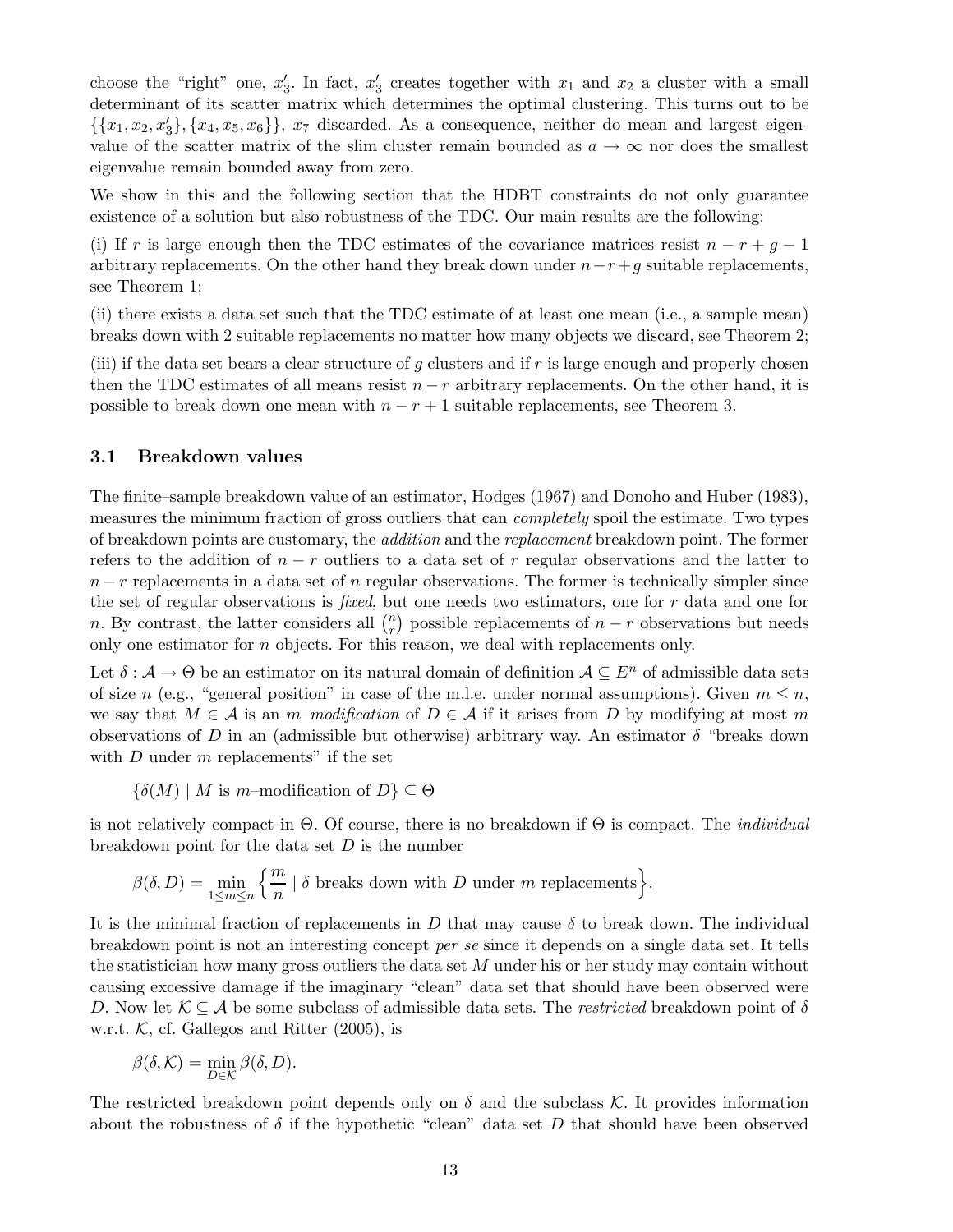instead of the contaminated data set M had been a member of  $K$ . Finally, we call Donoho and Huber's breakdown point the universal breakdown point

$$
\beta(\delta) = \beta(\delta, \mathcal{A}).
$$

It depends solely on the estimator. The restricted breakdown value may be seen as a relaxed version of it. We have the chain of inequalities

$$
\beta(\delta) \leq \beta(\delta, \mathcal{K}) \leq \beta(\delta, D), \quad D \in \mathcal{K}.
$$

We deal here with breakdown points of the estimates of the parameters  $m_j \in \mathbb{R}^d$  and  $V_j \in \text{PD}(d)$ obtained from (minimizing) the TDC w.r.t.  $\ell$ ,  $m$ , and  $V$ . The relatively compact subsets of the parameter space  $\mathbb{R}^d$  of the means are the bounded subsets of  $\mathbb{R}^d$ . A subset of PD(*d*) is relatively compact if the eigenvalues of its elements are bounded and bounded away from zero. This is equivalent to saying that the subset is bounded above and below by positive definite matrices in the Löwner ordering  $\prec$ .

We first show that the minimum of the TDC, with any  $0 < c \leq 1$ , provides an asymptotically robust estimate of the covariance matrices  $V_i$  and compute the universal breakdown point. We need a lemma. It exploits the pooled SSP matrix  $W(\ell)$  of an admissible assignment  $\ell$ .

**Lemma 2.** Let  $\mathbf{V} = (V_1, \ldots, V_g) \in \mathcal{V}_c$ , let  $\mathbf{m} = (m_1, \ldots, m_g) \in \mathbb{R}^{gd}$ , let  $\ell$  be an admissible labelling, and let R be the set of retained objects w.r.t.  $\ell$ . We have for all  $\ell, 1 \leq \ell \leq g$ ,

$$
2\ln f[R \mid \boldsymbol{\ell}, \mathbf{m}, \mathbf{V}] \leq -r \ln \det(2\pi c V_{\ell}) - c \operatorname{tr}(W(\boldsymbol{\ell}) V_{\ell}^{-1}).
$$

Proof. By the HDBT constraints, we have

$$
2\ln f[R \mid \boldsymbol{\ell}, \mathbf{m}, \mathbf{V}] = -\sum_{1 \leq j \leq g} \left\{ n_j(\boldsymbol{\ell}) \ln \det(2\pi V_j) + \sum_{i \in C_j(\boldsymbol{\ell})} (x_i - m_j)^T V_j^{-1} (x_i - m_j) \right\}
$$
  
\n
$$
\leq -\sum_{1 \leq j \leq g} \left\{ n_j(\boldsymbol{\ell}) \ln \det(2\pi c V_{\ell}) + c \operatorname{tr} \sum_{i \in C_j(\boldsymbol{\ell})} (x_i - m_j)(x_i - m_j)^T V_{\ell}^{-1} \right\}
$$
  
\n
$$
\leq -r \ln \det(2\pi c V_{\ell}) - c \operatorname{tr} \sum_{1 \leq j \leq g} \sum_{i \in C_j(\boldsymbol{\ell})} (x_i - \overline{x}_j(\boldsymbol{\ell})) (x_i - \overline{x}_j(\boldsymbol{\ell}))^T V_{\ell}^{-1}
$$
  
\n
$$
= -r \ln \det(2\pi c V_{\ell}) - c \operatorname{tr} (W(\boldsymbol{\ell}) V_{\ell}^{-1}).
$$

The following theorem deals with the universal breakdown point of the TDC estimates of the covariance matrices.

**Theorem 1.** Let the data D be in general position and assume  $r \geq gd+1$ .

- (a) If  $2r \geq n+g(d+1)$  then the TDC estimates of the covariance matrices remain in a compact subset of PD(d) that depends only on the original data set D as at most  $n - r + g - 1$  data points of D are replaced in an arbitrary way.
- (b) It is possible to replace  $n r + g$  elements of D in such a way that the largest eigenvalue of the TDC estimate of some covariance matrix (and hence of all covariance matrices) exceeds any given number.
- (c) If  $2r \ge n + g(d+1)$  then  $\beta_{\text{var}}(n, r, g) = \frac{n r + g}{n}$ .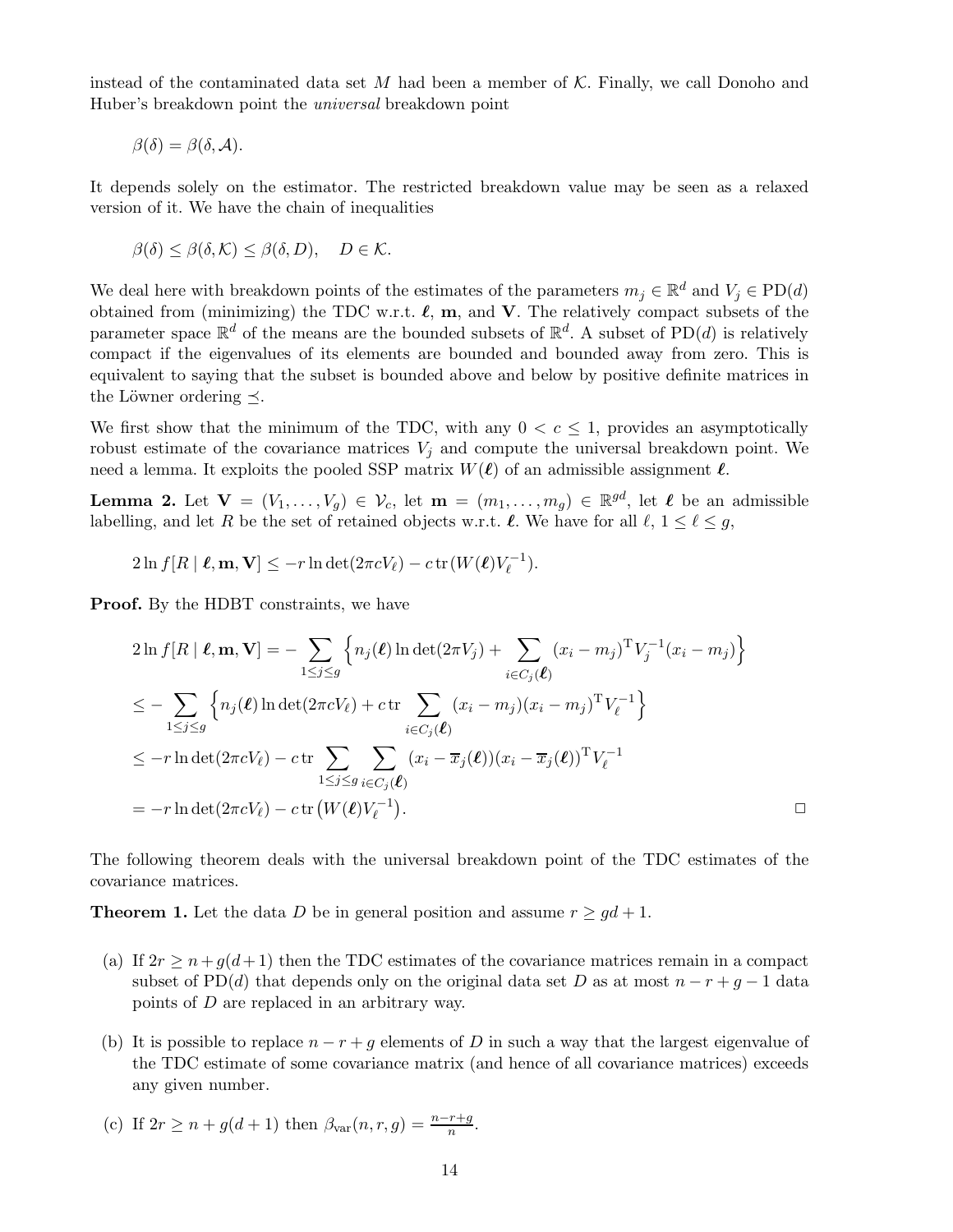**Proof.** (a) We first note that, no matter what the admissibly modified data set M is, the constrained maximum posterior density and, hence, the constrained maximum likelihood  $f[R^*]$ |  $\ell^*, \mathbf{m}^*, \mathbf{V}^*$  remains bounded below by a strictly positive constant that depends only on the original data set D. To this end, we compare the optimal solution with one that is constrained irrespective of the constant c. Indeed, let  $\ell$  be the labelling that assigns the remaining  $r - g + 1$  original points to the first cluster  $C_1$  and  $g-1$  replacements  $y_j$  to one–point clusters  $C_j = \{y_j\}, 2 \leq j \leq g$ . Moreover, let  $\mathbf{m} = (0, y_2, \dots, y_g)$ , and let  $V_j = I_d$  for all  $1 \leq j \leq g$ . By optimality, we have

$$
-r\mathrm{H}\left(\frac{n_1(\boldsymbol{\ell}^*)}{r},\ldots,\frac{n_g(\boldsymbol{\ell}^*)}{r}\right)+\ln f[R^* \mid \boldsymbol{\ell}^*,\mathbf{m}(\boldsymbol{\ell}^*),\mathbf{V}(\boldsymbol{\ell}^*)]
$$
  
\n
$$
\geq -r\mathrm{H}\left(\frac{r-g+1}{r},\frac{1}{r},\ldots,\frac{1}{r}\right)+\ln f[R \mid \boldsymbol{\ell},\mathbf{m},I_d]=\mathrm{const}-\frac{1}{2}\sum_{\ell_i=1}||x_i||^2.
$$

The right side of this expression does not depend on the replacements.

Now, by assumption, we replace at most  $n - r + g - 1 \le r - (gd + 1)$  ( $\ge 0$ ) data points of D so that, for any assignment, at least one cluster contains at least  $d+1$  original points  $T \subseteq D$ . This is in particular true for an optimal assignment  $\ell^*$ . By general position, it follows  $W(\ell^*) \succeq W_T \succeq \varepsilon I_d$ for some  $\varepsilon > 0$ . Lemma 2 and the initial remark imply

$$
-r\ln\det(2\pi cV_1^*)-c\operatorname{tr}(W(\ell^*)V_1^{*-1})\geq 2\ln f[R^* | \ell^*, \mathbf{m}^*, \mathbf{V}^*]\geq \mathrm{const}>-\infty.
$$

Now, it is well known that the set of matrices  $V_1^*$  for which the left side is bounded below is a compact subset of  $PD(d)$ . The HDBT constraints finally imply that the associated set of g-tuples  $(V_1^*, \ldots, V_g^*)$  is a compact subset of  $PD(d)^d$ . This proves Claim (a).

(b) Modify D by  $n - r + g$  replacements at a large distance from each other and from all original data points to obtain M. Each r–element subset of M contains at least q replacements. Moreover, there is a cluster  $C$  of size at least 2 that contains at least one replacement. Indeed, if no cluster contains two replacements then each cluster contains at least one and, by  $r \geq gd+1$ , one of them contains another element. Now, let  $C_{\ell}$  be such a cluster, let  $y \in C_{\ell}$  be a replacement, and let  $x \in C_{\ell}, \ x \neq y.$  We have

$$
W_{\ell}(\ell) \ge \left\{ \left( x - \frac{x+y}{2} \right) \left( x - \frac{x+y}{2} \right)^{\mathrm{T}} + \left( y - \frac{x+y}{2} \right) \left( y - \frac{x+y}{2} \right)^{\mathrm{T}} \right\}
$$
  
=  $\frac{1}{2} (y - x) (y - x)^{\mathrm{T}}.$ 

Now let  $(\ell^*, (m_j^*)_j, (V_j^*)_j)$  be optimal parameters of the TDC. Comparing them with the inferior parameters  $(\ell^*, (m_j^*), (2V_j^*))$  and noting that the entropy terms coincide, we infer

$$
0 \leq \sum_{j} n_j(\ell^*) \{ \ln \det 2V_j^* + \text{tr}((2V_j^*)^{-1}S_j(\ell^*)) - \left[ \ln \det V_j^* + \text{tr}(V_j^{*-1}S_j(\ell^*)) \right] \}
$$
  
= 
$$
\sum_{j} n_j(\ell^*) \{ d \ln 2 - \frac{1}{2} \text{tr}(V_j^{*-1}S_j(\ell^*)) \} \leq dr \ln 2 - \frac{1}{2} \text{tr}(V_{\ell}^{*-1}W_{\ell}(\ell^*))
$$
  

$$
\leq dr \ln 2 - \frac{1}{4}(y-x)^T V_{\ell}^{*-1}(y-x).
$$

The resulting inequality  $(y-x)^T V_{\ell}^{*-1}(y-x) \leq 4dr \ln 2$  implies that at least one eigenvalue of  $V_{\ell}^*$ exceeds any positive number as the distance between  $x$  and  $y$  is chosen large enough.

Claim (c) follows from (a) and (b).  $\Box$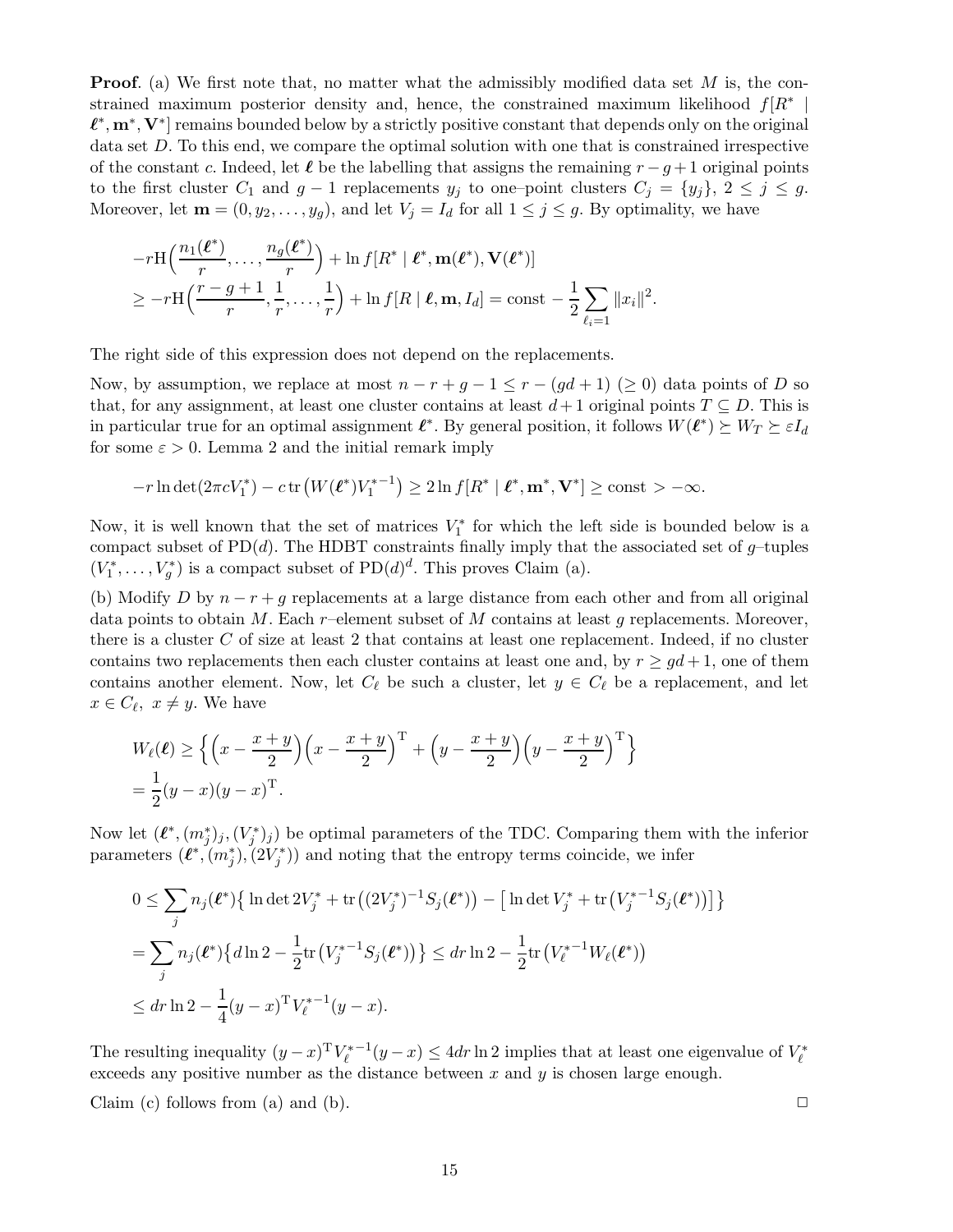It is interesting to remark that the TDC estimates of the covariance matrices withstand  $g-1$  more outliers than there are discarded elements,  $n - r$ . Outliers that are spread out may be assigned to one–point clusters and outliers located close together may form a cluster of their own. In each case the optimal assignment does not completely destroy the estimates.

The asymptotic breakdown point of an estimator is its limit as  $n \to \infty$ .

Corollary 1. If  $r = |\alpha n|$  for some  $\alpha > 1/2$  then the universal asymptotic breakdown point of the TDC estimates of the covariance matrices is  $1 - \alpha$ .

As noted after Lemma 1, the TDC estimates of the means are the sample means defined by the optimal assignment. Contrary to the covariance matrices their universal breakdown point is low. In order to show this, we need a lemma and denote (univariate) scatter values and sums of squares by the letters s and w, respectively.

**Lemma 3.** Let  $F \cup \{z_1, \ldots, z_{g-2}\} \cup \{y_1, y_2\} \subseteq \mathbb{R}$  be a data set of r pairwise distinct elements. If  $w_{\{y_1,y_2\}} \leq \frac{2c}{r-2}w_F$  then the constrained normal m.l.e.'s  $v_j(\ell)$  of the variances  $v_j$  for the partition  $\ell = {\{\vec{F}, \{z_1\}, \ldots, \{z_{g-2}\}, \{y_1, y_2\}\}}$  are

$$
v_1(\ell) = \frac{w_F + w_{\{y_1, y_2\}}/c}{r}
$$
 and  $v_j(\ell) = cv_1(\ell), 2 \le j \le g$ .

**Proof.** Putting  $s_1 = s_F$  and  $s_g = s_{\{y_1, y_2\}}$ , the TDC requires minimizing the expression

$$
h(v_1, ..., v_g) := n_1 \left( \ln v_1 + \frac{s_1}{v_1} \right) + \sum_{2 \le j \le g-1} \ln v_j + 2 \left( \ln v_g + \frac{s_g}{v_g} \right)
$$

w.r.t.  $(v_1,\ldots,v_g) \in \mathcal{V}_c$ . We start with the minimum of h on the larger set  $\mathcal{V}'_c = \{(v_1,\ldots,v_g) \in \mathcal{V}_c\}$  $\mathbb{R}^g > |cv_1 \le v_j \le v_1/c, 2 \le j \le g$   $\supseteq \mathcal{V}_c$ . Since  $\min_{cv_1 \le v_j \le v_1/c} \ln v_j = \ln cv_1$ , dynamic optimization shows

$$
\min_{\mathbf{v}\in\mathcal{V}_{c}'} h(v_{1},...,v_{g})
$$
\n
$$
= \min_{cv_{1}\leq v_{g}\leq v_{1}/c} \left\{ n_{1} \left( \ln v_{1} + \frac{s_{1}}{v_{1}} \right) + \sum_{2\leq j\leq g-1} \min_{cv_{1}\leq v_{j}\leq v_{1}/c} \ln v_{j} + 2 \left( \ln v_{g} + \frac{s_{g}}{v_{g}} \right) \right\}
$$
\n
$$
= (g-2)\ln c + \min_{cv_{1}\leq v_{g}\leq v_{1}/c} \left\{ \left( (r-2)\ln v_{1} + \frac{w_{1}}{v_{1}} \right) + \left( 2\ln v_{g} + \frac{w_{g}}{v_{g}} \right) \right\}.
$$

This is a virtual two–cluster problem. The second line of the three cases in Proposition 1 shows that, under the assumption  $\frac{\bar{w}_g}{2} \leq c \frac{w_1}{r-2}$  $\frac{w_1}{r-2}$  stated in the lemma, its solution is indeed given by the values claimed for  $v_1(\ell)$  and  $v_q(\ell)$ . Finally, the vector  $(v_1(\ell), cv_1(\ell)..., cv_1(\ell))$  is even located in  $V_c$  so that it is the minimum w.r.t. the smaller parameter set, too.  $\Box$ 

Our next theorem deals with the universal breakdown point of the TDC estimates of the means. **Theorem 2.** Let the data D be in general position and let  $g \geq 2$ .

(a) If  $n \ge r+1$  and  $r \ge gd+2$  then the TDC estimates of all means remain bounded by a constant that depends only on the data set  $D$  as *one* observation is arbitrarily replaced. (In the case of ties the solution is returned that has the largest discarded element.)

(b) If  $r \geq q+2$  (besides the standard assumption  $r \geq qd+1$ ), there is a data set such that the TDC estimate of one sample mean breaks down as two particular observations are suitably replaced.

(c) Under the assumptions of (a) we have  $\beta_{\text{mean}}(n, r, g) = \frac{2}{n}$ .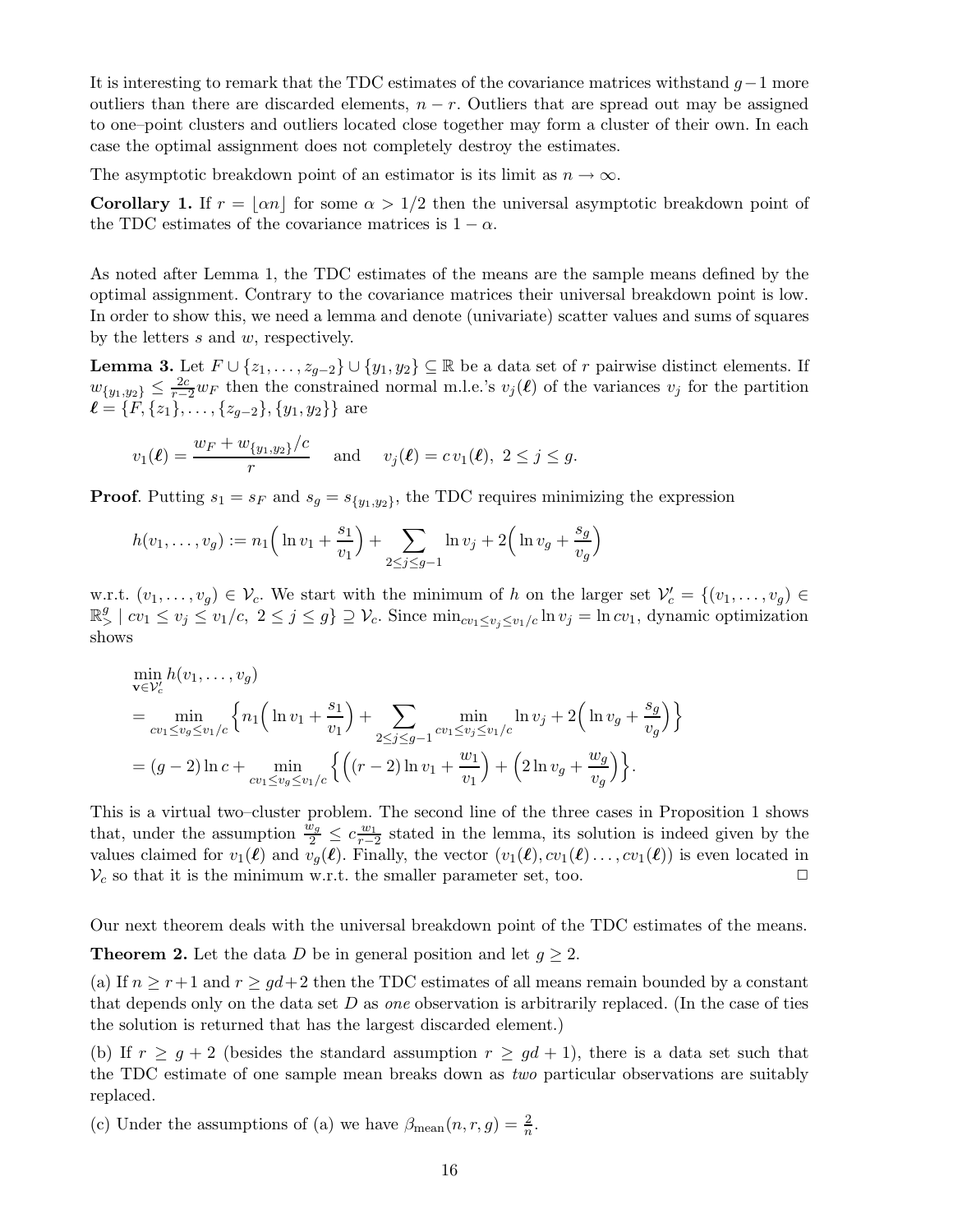**Proof.** (a) We show by contradiction that an optimal assignment  $\ell^*$  discards a remote replacement. Thus, assume that the replacement y lies in cluster  $\ell$ . The cluster must contain a second (original) element  $x$  since, by the convention,  $y$  would otherwise be swapped with a discarded original element without change of the TDC. Now, by the assumption  $r \geq gd+2$ , the retained data points contain at least  $qd+1$  original elements so that one cluster has at least  $d+1$  of them. Whether this is cluster  $\ell$  or not, general position of D and this remark imply det  $W(\ell^*) \to \infty$  as  $||y|| \to \infty$ . We now use Lemma 2 which says that

$$
2\ln f[R^* \mid \boldsymbol{\ell}^*, \mathbf{m}^*, \mathbf{V}^*] \leq -r \ln \det(2\pi c V_{\ell}^*) - c \operatorname{tr} (W(\boldsymbol{\ell}^*) {V_{\ell}^*}^{-1}).
$$

It is well known that, given a positive-definite matrix W, the minimum of the function  $V \mapsto$ ln det  $V +$ tr $W V^{-1}$  is ln det  $W + d$ . Hence, the right side of the inequality tends to  $-\infty$  as  $||y|| \to \infty$ and so does the left side. On the other hand, by the assumption  $r < n$ , there exists an assignment  $\ell$  such that  $y \notin R$ . Optimality of  $\ell^*, \mathbf{m}^*, \mathbf{V}^*$  implies

$$
-r\mathrm H\Big(\frac{n_1(\boldsymbol\ell^*)}{r},\ldots,\frac{n_g(\boldsymbol\ell^*)}{r}\Big)+\ln f[R^*\mid \boldsymbol\ell^*, \mathbf m^*, \mathbf V^*] \ge -r\mathrm H\Big(\frac{n_1(\boldsymbol\ell)}{r},\ldots,\frac{n_g(\boldsymbol\ell)}{r}\Big)+\ln f[R\mid \boldsymbol\ell, \mathbf 0, I_d].
$$

Since the entropies are bounded, this means that  $\ln f[R^* | \ell^*, m^*, V^*]$  has a finite lower bound that does not depend on y, a contradiction to what was found before.

(b) A proof in the multivariate case requires a subtle construction of a data set. It must secure that the optimal solution retains at least one outlier. As a main hurdle one has to avoid point patterns that are almost degenerate and mask the desired solution just as in Fig. 1. A construction for the case  $c = 1$  appears in Gallegos and Ritter (2005). For the sake of illustration, we treat here general c confining ourselves to the univariate case. Since Claim (b) is plainly true if  $r \geq n-1$ , we assume  $r \leq n-2$  and proceed in three steps.

 $(\alpha)$  Construction of the modified data set M:

Let  $x_i$ ,  $1 \le i \le r - g$ , be strictly increasing and put  $F = \{x_1, \ldots, x_{r-g}\}$ , let  $K > 0$ , and choose  $z_1 < z_2 < \ldots < z_{n-r+q-2}$  such that

(i)  $z_1 - x_{r-q} \geq K$  and  $z_{\ell+1} - z_{\ell} \geq K$  for all  $1 \leq \ell < n-r+q-2$ .

Let  $0 < \varepsilon \leq \sqrt{c \frac{w_F}{r-2}}$ , let  $y > z_{n-r+g-2} + \varepsilon$ , define the replacements  $y_{1,2} = y \pm \varepsilon$ , and put  $M = \{x_1, \ldots, x_{r-q}, z_1, \ldots, z_{n-r+q-2}, y_1, y_2\}.$  Plainly, M is in general position.

Let  $\tilde{\ell}$  be the assignment associated with the clustering  $\{F, \{z_1\}, \ldots, \{z_{g-2}\}, \{y_1, y_2\}\}\$  $(z_{g-1}, \ldots, z_{n-r+g-2} \text{ discarded}).$ 

( $\beta$ ) The maximum a posteriori density for  $\ell$  does not depend on K and y:

Since  $w_{\{y_1,y_2\}} = 2\varepsilon^2 \leq \frac{2c}{r-2}w_F$ , Lemma 3 shows  $v_1(\tilde{\ell}) = \frac{w_F + w_{\{y_1,y_2\}}/c}{r}$  and  $v_2(\tilde{\ell}) = \ldots = v_g(\tilde{\ell}) =$  $cv_1(\ell)$ . Twice the logarithm of the corresponding posterior density equals

$$
2\Big((r-g)\ln\left(\frac{r-g}{r}\right)+2\ln\left(\frac{2}{r}\right)\Big)-r\ln v_1(\widetilde{\ell})-g\ln c-r(1+\ln 2\pi).
$$

( $\gamma$ ) If K is large enough then no assignment  $\ell$  of r points from the set  $F \cup \{z_1, \ldots, z_{n-r+q-2}\}\$ is optimal:

By  $r \leq n-2$ , the set contains at least r elements. Since  $|F| = r - g$  and since  $r > g$ , any such assignment  $\ell$  creates a cluster  $C_{\ell}(\ell)$  which contains some  $z_k$  and some other point. From (i), it follows

$$
w(\ell) \ge w_{C_{\ell}(\ell)} \underset{K \to \infty}{\longrightarrow} \infty. \tag{10}
$$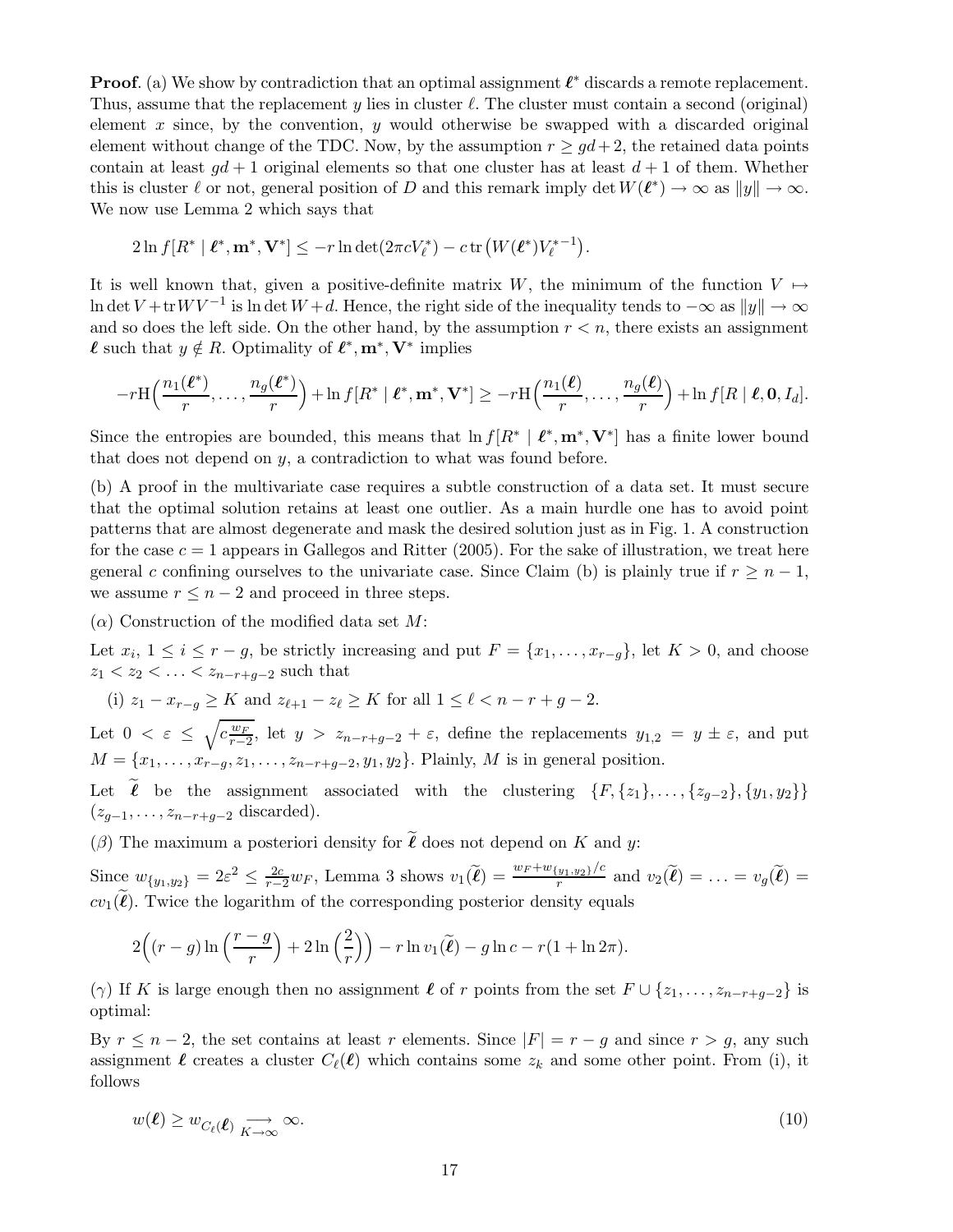By Lemma 2, twice its log-likelihood is bounded above by

$$
-r\ln(2\pi cv_j(\boldsymbol{\ell})) - c\frac{w(\boldsymbol{\ell})}{v_j(\boldsymbol{\ell})} \leq -r\left(\ln 2\pi c^2/r + \ln w(\boldsymbol{\ell}) + 1\right) \underset{K \to \infty}{\longrightarrow} -\infty, \qquad 1 \leq j \leq g;
$$

here we have used the maximum of the left side as a function of the TDC estimate  $v_i(\ell)$  and (10). The claim follows from  $(\beta)$  since there are only finitely many  $\ell$ 's.

Finally, choose K as in (γ). The optimal solution retains at least one  $y_h$  causing at least one sample mean to break down as  $y \to \infty$ . This proves Part (b) in the special case and Part (c) follows from (a) and (b).  $\Box$ 

As a consequence, the asymptotic universal breakdown value of the TDC estimates of the means is zero. More cannot be expected. The reason is that the universal breakdown point makes a statement on any data set for any g, even if these two do not fit together. On the other hand, García–Escudero and Gordaliza (1999), carried out experiments with trimmed  $k$ –means observing that the means of a clear cluster structure are hard to break down with the algorithm. We offer next an analysis of this phenomenon in the present situation.

## 4 Restricted breakdown point of the TDC estimates of the means

Dealing with the homoscedastic case, we computed in Gallegos and Ritter (2005) the restricted breakdown point of the TDC estimates of the means w.r.t. a class of data sets with a certain separation property thus defining what we mean by a "clear cluster structure." The separation property defined there is not satisfied for large data sets so that asymptotic robustness does not follow. Besides carrying over the theory to the heteroscedastic case we will also remove this weakness here.

The proof of the main result of this section, Theorem 3, depends on lemmas which we first state and prove. Let  $\mathcal{P} = \{P_1, \ldots, P_q\}$  be a partition of D and let  $\emptyset \neq T \subseteq D$ . The partition  $T \cap \mathcal{P} = \{T \cap P_1, \ldots, T \cap P_g\}$  is the *trace* of  $\mathcal{P}$  in T. Let  $g' \geq 1$  be a natural number and let  $\mathcal{T} = (T_1, \ldots, T_{g'})$  be some partition of T. The *common refinement* of T and P is denoted by  $\mathcal{T} \cap \mathcal{P} = \{T_k \cap P_j \mid k \leq g', j \leq g\}$ , a partition of T (some clusters may be empty). The pooled SSP matrix of T w.r.t. some partition  $T$  is defined by

$$
W_{\mathcal{T}} = \sum_{j \leq g'} W_{T_j}.
$$

The following proposition states a basic condition which implies robustness of the TDC estimates of the means.

**Proposition 2.** Let the data D be in general position, let  $g \ge 2$  and  $gd + 1 < r < n$ , and let q be an integer such that  $\max\{2r - n, gd + 1\} \leq q < r$ . Assume that D possesses a partition P in g clusters such that, for all  $T \subseteq D$ ,  $q \leq |T| < r$ , and all partitions T of T in  $q - 1$  clusters (some clusters may be empty), the pooled SSP matrix satisfies

$$
\det W_{\mathcal{T}} \ge g^2 \max_{R \in \binom{P}{r}, R \supseteq T} \det \left( \frac{1}{c^2} W_{R \cap \mathcal{P}} \right). \tag{11}
$$

Then the individual breakdown point of the TDC estimates of the means satisfies

$$
\beta_{\text{mean}}(n, g, r, D) \ge \frac{1}{n}(r - q + 1).
$$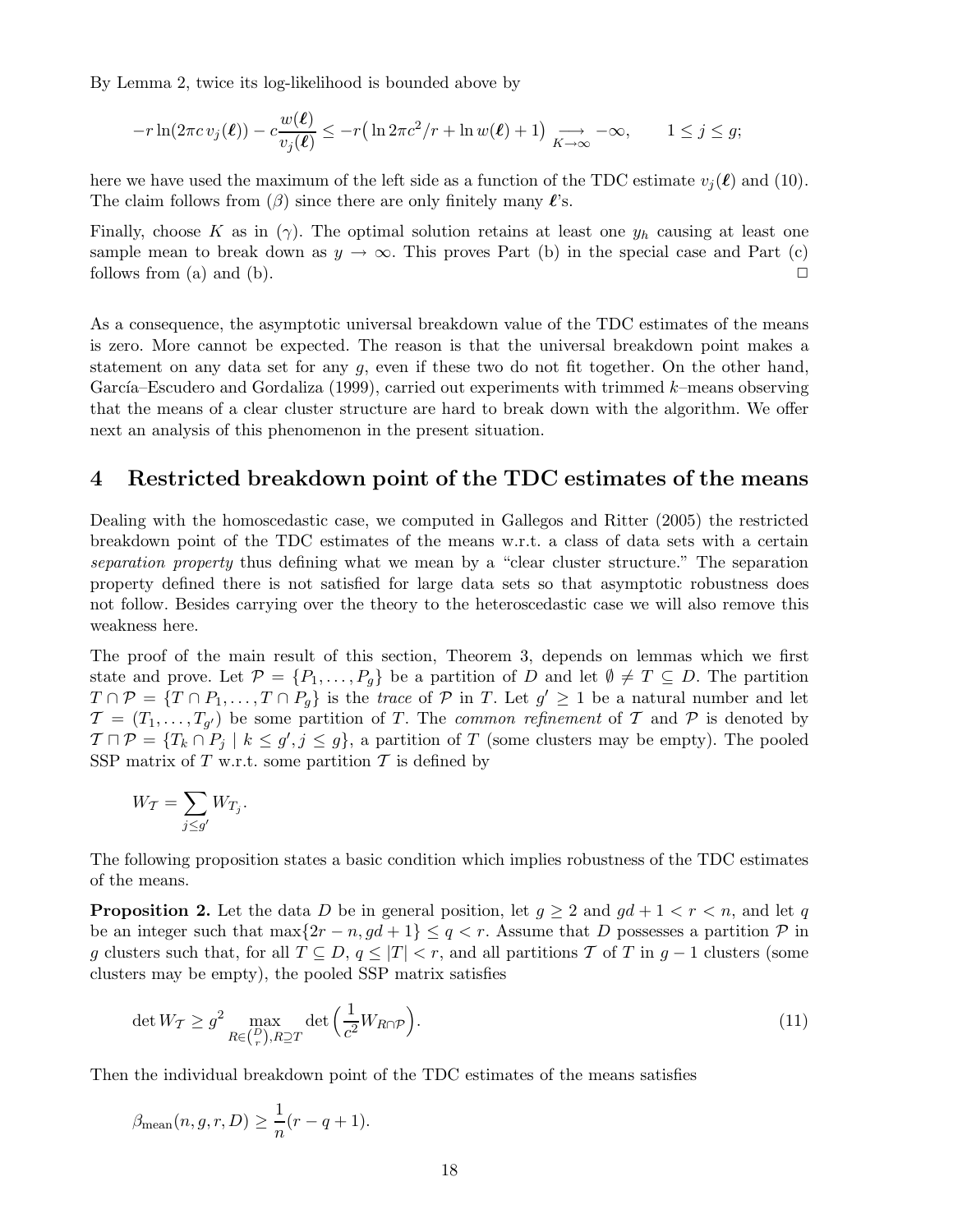**Proof.** Let M be any admissible data set obtained from D by modifying at most  $r - q$  elements and let  $(R^*, \ell^*, (m_j^*)_{j=1}^g, (V_j^*)_{j=1}^g)$  be a TDC estimate for M. We will show that its sample means  $m_j^*$  are bounded by a number that depends solely on the original data D. Our proof proceeds in several steps.

( $\alpha$ ) The matrices  $V_j^*$  are bounded above and below by positive–definite matrices that depend only on D, not on the replacements:

Let  $R_j^*$  be the jth cluster generated by  $\ell^*$ . Since  $|R^*|=r$ ,  $R^*=\bigcup_{j=1}^g R_j^*$  has at least  $q\geq gd+1$ original observations so that some  $R_j^*$  contains at least  $d+1$  of them. The proof now finishes as that of Theorem 1 (a).

(β) If  $R_j^*$  contains some original observation, then  $m_j^*$  is bounded by a number that depends only on D:

By  $(\alpha)$ , tr $W(\ell^*)$  remains bounded above by a constant which depends solely on the original data D. Now, let  $x \in R_j^* \cap D$ . We have  $W(\ell^*) \succeq (x - m_j^*)(x - m_j^*)^T$  and, hence,  $||x - m_j^*||^2 \leq \text{tr} W(\ell^*)$ and the claim follows.

( $\gamma$ ) If  $R_j^*$  contains some replacement then  $||m_j^*|| \to \infty$  as the replacement tends to  $\infty$ :

This is proved like  $(\beta)$  where x is now the replacement.

From ( $\beta$ ) and ( $\gamma$ ) it follows: as the replacements tend to  $\infty$  then, in the long run, each  $R_j^*$ ,  $1 \leq j \leq g$ , consists solely of original observations or solely of modifications. We next put  $c_{d,r}$  =  $-\frac{dr}{2}(1+\ln 2\pi)$  and state:

$$
(\delta) - r \mathcal{H}\left(\frac{n_1^*}{r}, \dots, \frac{n_g^*}{r}\right) + \ln f[R^* \mid \boldsymbol{\ell}^*, \mathbf{m}^*, \mathbf{V}^*] < c_{d,r} - dr \ln c - \frac{r}{2} \ln \det \frac{W(\boldsymbol{\ell}^*)}{r},
$$

whenever  $0 < n_j^* < r$  for some j:

On account of Lemma 2 and of the assumption, the left side is strictly bounded above by

$$
-dr\ln c - \frac{dr}{2}\ln 2\pi - \frac{1}{2}\Big[r\ln \det(V_1^*/c) + \text{tr}\left(W(\ell^*)(V_1^*/c)^{-1}\right)\Big].
$$

Part (a) and normal estimation theory now show that the function  $A \mapsto r \ln \det(A/c)$  +  $\text{tr}\left(W(\ell^*)(A/c)^{-1}\right), A \succeq 0, \text{ attains its minimum value } r\Big[\ln \det \big(\frac{W(\ell^*)}{r}\big)\Big]$  $\left(\frac{\ell^*}{r}\right)$  + d at  $\frac{cW(\ell^*)}{r}$  $\frac{(\mathcal{L})}{r}$  and the claim follows.

( $\epsilon$ )  $R^*$  contains no modification with a sufficiently large norm:

Assume on the contrary that  $R^*$  contains a large replacement. In view of the remark right after  $(\gamma)$ , some cluster, say  $R_g^*$ , consists solely of replacements. Note that  $r > |R^* \cap D| \ge q$ . Let  $T = R^* \cap D$ and let  $\mathcal{T} = \{R_1^* \cap D, \ldots, R_{g-1}^* \cap D\}$ . From Steiner's formula we have the relation  $W(\ell^*) \succeq W_{\mathcal{T}}$ between the pooled SSP matrices and hypothesis (11) implies

$$
\det W(\boldsymbol{\ell}^*) \ge \det W_{\mathcal{T}} \ge g^2 \max_{R \in \binom{D}{r}, R \supseteq T} \det \left( \frac{1}{c^2} W_{R \cap \mathcal{P}} \right).
$$

Hence,

$$
2d\ln c + \ln \det \frac{W(\ell^*)}{r} \ge 2\ln g + \max_{R \in \binom{D}{r}, R \supseteq T} \ln \det \frac{1}{r} W_{R \cap \mathcal{P}}.\tag{12}
$$

Now, denoting the assignment associated with  $R \cap \mathcal{P}$  by  $\ell_{R \cap \mathcal{P}}$ , and writing  $\mathbf{m}_{R \cap \mathcal{P}}$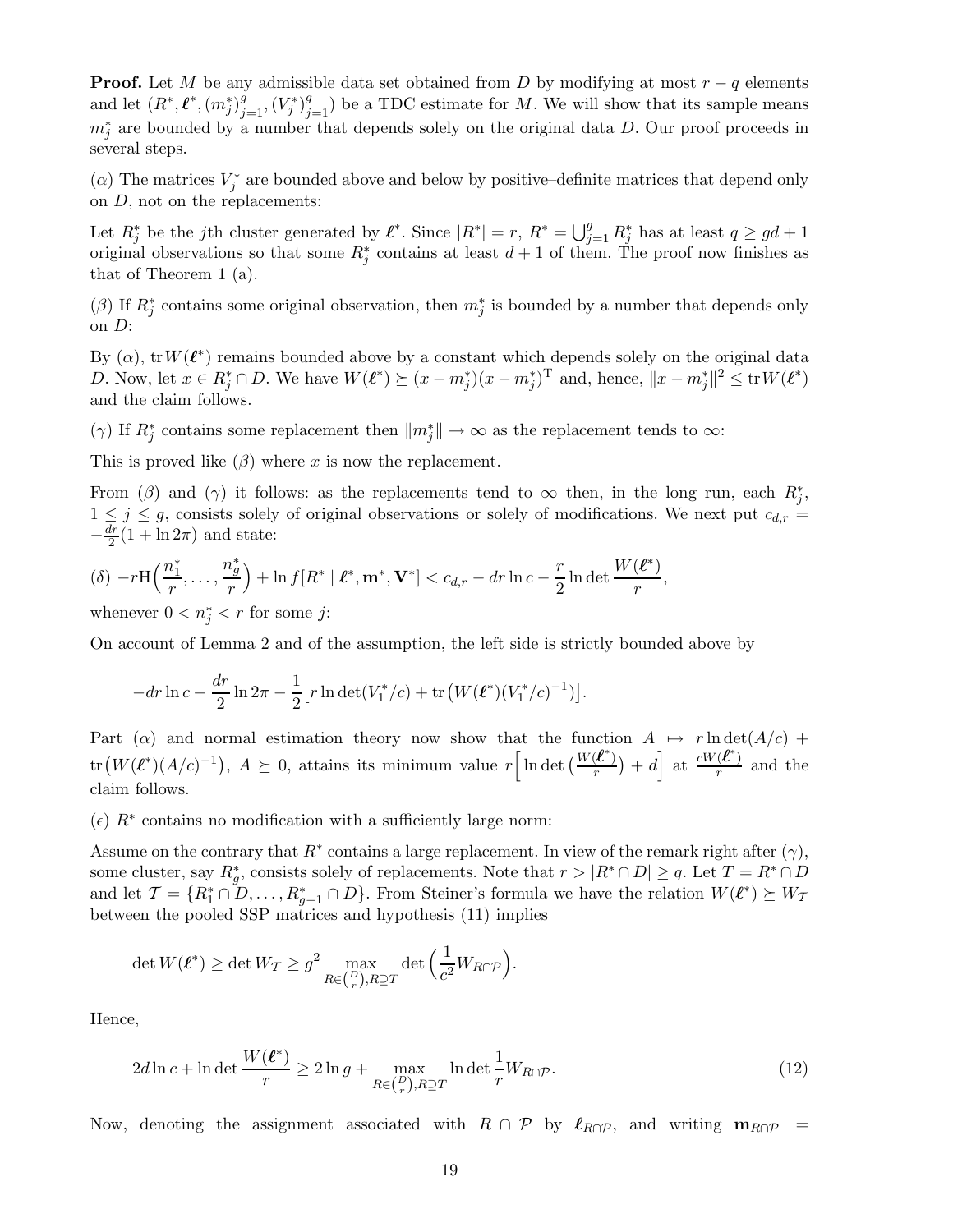$(m_{R\cap P_1}, \ldots, m_{R\cap P_g})$  and  $S_{R\cap P} = \frac{1}{r}W_{R\cap P}$ , the pooled scatter matrix, we have

$$
r \ln g + \min_{R \in \binom{M \cap D}{r}} -\ln f[R \mid \ell_{R \cap \mathcal{P}}, \mathbf{m}_{R \cap \mathcal{P}}, S_{R \cap \mathcal{P}}]
$$
  
\n
$$
= -c_{d,r} + r \ln g + \frac{r}{2} \min_{R \in \binom{M \cap D}{r}} \ln \det S_{R \cap \mathcal{P}}
$$
  
\n
$$
\leq -c_{d,r} + r \ln g + \frac{r}{2} \min_{T \subseteq R \in \binom{M \cap D}{r}} \ln \det S_{R \cap \mathcal{P}}
$$
  
\n
$$
\leq -c_{d,r} + r \ln g + \frac{r}{2} \max_{T \subseteq R \in \binom{D}{r}} \ln \det S_{R \cap \mathcal{P}}
$$
  
\n
$$
\leq -c_{d,r} + dr \ln c + \frac{r}{2} \ln \det V(\ell^*)
$$
  
\n
$$
< r \ln \left( \frac{n_1^*}{r}, \dots, \frac{n_g^*}{r} \right) - \ln f[R^* \mid \ell^*, \mathbf{m}^*, \mathbf{V}^*],
$$
\n(13)

where the last two inequalities follow from (12) and  $(\delta)$ , respectively. Note that Part  $(\delta)$  is applicable since  $R^* \cap D \neq \emptyset$  implies  $n_j^* > 0$  for some  $j < g$  and since  $n_g^* > 0$  as well. The last expression above is the minimum of the TDC. It is no larger than its value at the clustering  $R \cap \mathcal{P}$  with the parameters  $\mathbf{m}_{R\cap P}$  and  $S_{R\cap P}$  for all  $R \in \binom{M\cap D}{r}$ . By an elementary property of the entropy, the latter value is no larger than the first line of (13). This contradiction proves Claim  $(\epsilon)$ .

Finally, Part ( $\beta$ ) shows that all sample means  $m_j^*$  remain bounded by a number that depends only on D. This proves the proposition.  $\Box$ 

In the remainder of this section, we show that the hypothesis of Proposition 2 actually states a separation property. We need more notation. Let  $g \geq 2$ . Given an integer  $u \geq 1$  and a real number  $\varrho, 0 < \varrho < 1$ , we define the number

$$
q_{u,\varrho} = \max\left\{2r - n, (g-1)gd + 1, \frac{n-u}{1-\varrho}\right\}
$$

If  $n > r > (g-1)gd + 1$  and  $u \ge n - (1 - \varrho)(r-1)$  then  $q = [q_{u,\varrho}]$  satisfies the assumption in Proposition 2.

.

Let  $P$ ,  $T$ , and  $T$  be as in Proposition 2. Our next, combinatorial, lemma gives conditions that secure the existence of sufficiently many elements of T in each class  $P_j$  and a large intersection  $T_k \cap P_j$  for some pair  $(k, j)$ .

**Lemma 4.** Let  $\mathcal{P} = \{P_1, \ldots, P_g\}$  be a partition of D in  $g \geq 2$  clusters of size  $\geq u$ , let  $T \subseteq D$  such that  $q_{u,g} \leq |T| < r$ , and let  $\mathcal{T} = \{T_1, \ldots, T_{g-1}\}$  be a partition of T (some  $T_k$ 's may be empty). Then:

(a) For all j, we have  $|T \cap P_i| \ge \rho |T|$ .

(b) At least one  $T_k$  contains elements of two different  $P_i$ 's.

(c) There are clusters  $T_k$  and  $P_j$  such that  $|T_k \cap P_j| \ge \frac{q_{u,\varrho}}{(g-1)g}$  (> d).

**Proof.** (a) Assume on the contrary that  $|T \cap P_j| < \rho |T|$  for some j. From  $D \supseteq T \cup P_j$  we infer

$$
n \geq |T| + |P_j| - |T \cap P_j| > |T| + u - \varrho|T| = u + (1 - \varrho)|T| \geq u + (1 - \varrho)q_{u, \varrho} \geq u + n - u
$$

by definition of  $q_{u,o}$ , a contradiction.

(b) Since  $\varrho|T| > 0$  and since there are more  $P_i$ 's than  $T_k$ 's, this follows from the pigeon hole principle with (a).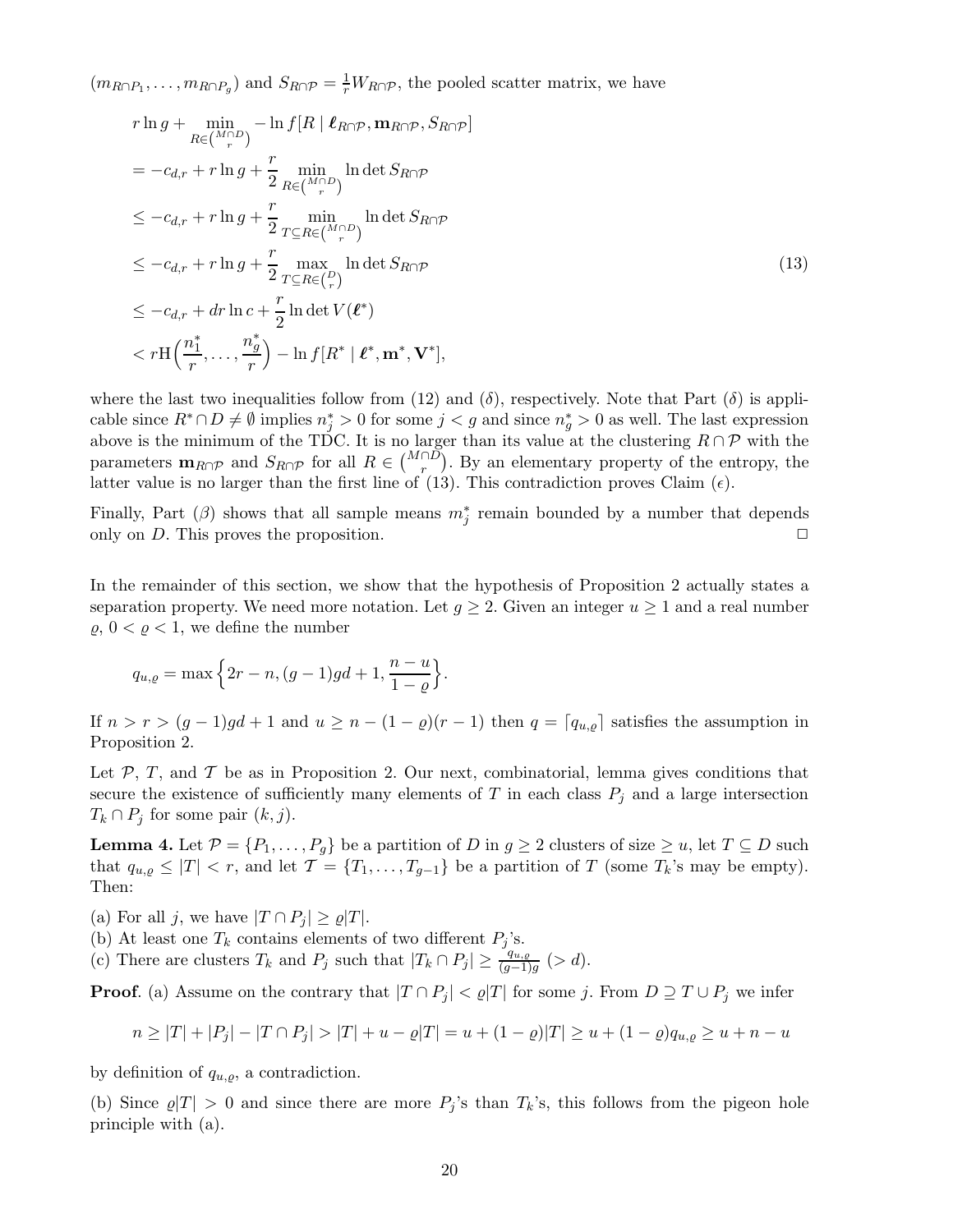(c) The observations in T are spread over the  $(g-1)g$  disjoint sets of the form  $T_k \cap P_j$ . If (c) did not hold, we would have  $|T| < q_{u,\rho}$ , contradicting one of the assumptions.

The theorem on the breakdown point of the TDC estimates of the means presented in this section applies to a class of clustered data sets with a certain separation property which we now present. We put

$$
\kappa_{\varrho} = \begin{cases} (1-\varrho)\varrho, & g=2,\\ \varrho/2, & g\geq 3. \end{cases}
$$

**Definition** (Separation property) Let  $u \in \mathbb{N}$  such that  $1 \le u \le n/g$  and let  $0 < \varrho < 1$ . We denote by  $\mathcal{L}_{u,q,c}$  the system of all d-dimensional admissible data sets D of size n which have the following separation property:

D possesses a partition P in g subsets of size at least u such that, for all subsets  $T \subseteq D$ ,  $q_{u,o} \leq$ |T| < r and for all partitions  $\mathcal{T} = \{T_1, \ldots, T_{g-1}\}$  of T in  $g-1$  clusters, we have

$$
1 + \kappa_{\varrho} \cdot \min_{\substack{k,j \neq \ell \; : \\ T_k \cap P_h \neq \emptyset, \; h = j, \ell}} (\overline{x}_{T_k \cap P_j} - \overline{x}_{T_k \cap P_\ell})^{\mathrm{T}} \Big(\frac{W_{\mathcal{T} \cap \mathcal{P}}}{|T|}\Big)^{-1} (\overline{x}_{T_k \cap P_j} - \overline{x}_{T_k \cap P_\ell})
$$
  

$$
\geq g^2 \frac{\max_{R \in \binom{P}{r}, R \supseteq T} \det \frac{1}{c^2} W_{R \cap \mathcal{P}}}{\det W_{\mathcal{T} \cap \mathcal{P}}}.
$$
 (14)

According to Lemma 4 (b), the minimum extends over at least one triple  $(k, j, \ell)$ ,  $j \neq \ell$ , and by Lemma 4 (c), the pooled scatter matrix  $S_{\mathcal{I}\cap\mathcal{P}}$  is bounded below by a positive-definite matrix which depends only on  $D$ . Condition (14) is affine equivariant. We require the minimum of the Mahalanobis distances of the submeans  $\overline{x}_{T_k \cap P_j}$  and  $\overline{x}_{T_k \cap P_\ell}$  of  $P_j$  and  $P_\ell$  appearing on its left-hand side to be large. Thus, condition (14) means that the partition  $P$  subdivides the data set in well– separated clusters, it is the "natural" partition of D. The set  $\mathcal{L}_{u,q,c}$  increases with decreasing u and with increasing  $\rho \leq 1/2$ .

We show next that any data set D in  $\mathcal{L}_{u,\varrho,c}$  satisfies the hypotheses of Proposition 2.

**Lemma 5.** Let  $g \ge 2$ , let  $n > r > (g-1)gd+1$ , let  $u \in \mathbb{N}$  and  $0 < \varrho < 1$  satisfy  $n-(1-\varrho)(r-1) \le$  $u \leq n/g$ . Let  $D \in \mathcal{L}_{u,g,c}$ , let  $T \subseteq D$  be such that  $q_{u,g} \leq |T| < r$ , and let  $\mathcal{T} = \{T_1, \ldots, T_{g-1}\}$  be a partition of T (some  $T_k$ 's may be empty). We have

$$
\det W_{\mathcal{T}} \geq g^2 \max_{R \in {D \choose r}, R \supseteq T} \det \frac{1}{c^2} W_{R \cap \mathcal{P}}.
$$

**Proof.** An application of Gallegos and Ritter (2005), Lemma A.3, to each  $T_k$ ,  $1 \leq k \leq g$ , with partition  $\{T_k \cap P_1, \ldots, T_k \cap P_q\}, 1 \leq j \leq g$ , shows first

$$
W_{\mathcal{T}} = \sum_{k=1}^{g-1} W_{T_k} = \sum_{k:T_k \neq \emptyset} \Big\{ \sum_{j=1}^g W_{T_k \cap P_j} + \sum_{1 \leq j < \ell \leq g} \frac{a_{kj} a_{k\ell}}{|T_k|} (\overline{x}_{T_k \cap P_j} - \overline{x}_{T_k \cap P_\ell}) (\overline{x}_{T_k \cap P_j} - \overline{x}_{T_k \cap P_\ell})^{\mathrm{T}} \Big\},
$$

where  $a_{kj} = |T_k \cap P_j|, 1 \leq j \leq g, 1 \leq k < g$ . Now use Gallegos and Ritter (2005), Lemma A.1(b), and Lemma A1 to obtain

 $\det W_{\mathcal{T}}$ 

$$
\geq \det W_{T\sqcap \mathcal{P}} \cdot \left\{ 1 + \sum_{k:T_k \neq \emptyset} \sum_{1 \leq j < \ell \leq g} \frac{a_{kj}a_{k\ell}}{|T_k|} (\overline{x}_{T_k \cap P_j} - \overline{x}_{T_k \cap P_\ell})^{\mathrm{T}} W_{T\sqcap \mathcal{P}}^{-1} (\overline{x}_{T_k \cap P_j} - \overline{x}_{T_k \cap P_\ell}) \right\}
$$
\n
$$
\geq \det W_{T\sqcap \mathcal{P}} \cdot \left\{ 1 + \kappa_{\varrho} \min_{\substack{k,j \neq \ell \\ T_k \cap P_h \neq \emptyset}} (\overline{x}_{T_k \cap P_j} - \overline{x}_{T_k \cap P_\ell})^{\mathrm{T}} \left( \frac{W_{T\sqcap \mathcal{P}}}{|T|} \right)^{-1} (\overline{x}_{T_k \cap P_j} - \overline{x}_{T_k \cap P_\ell}) \right\}
$$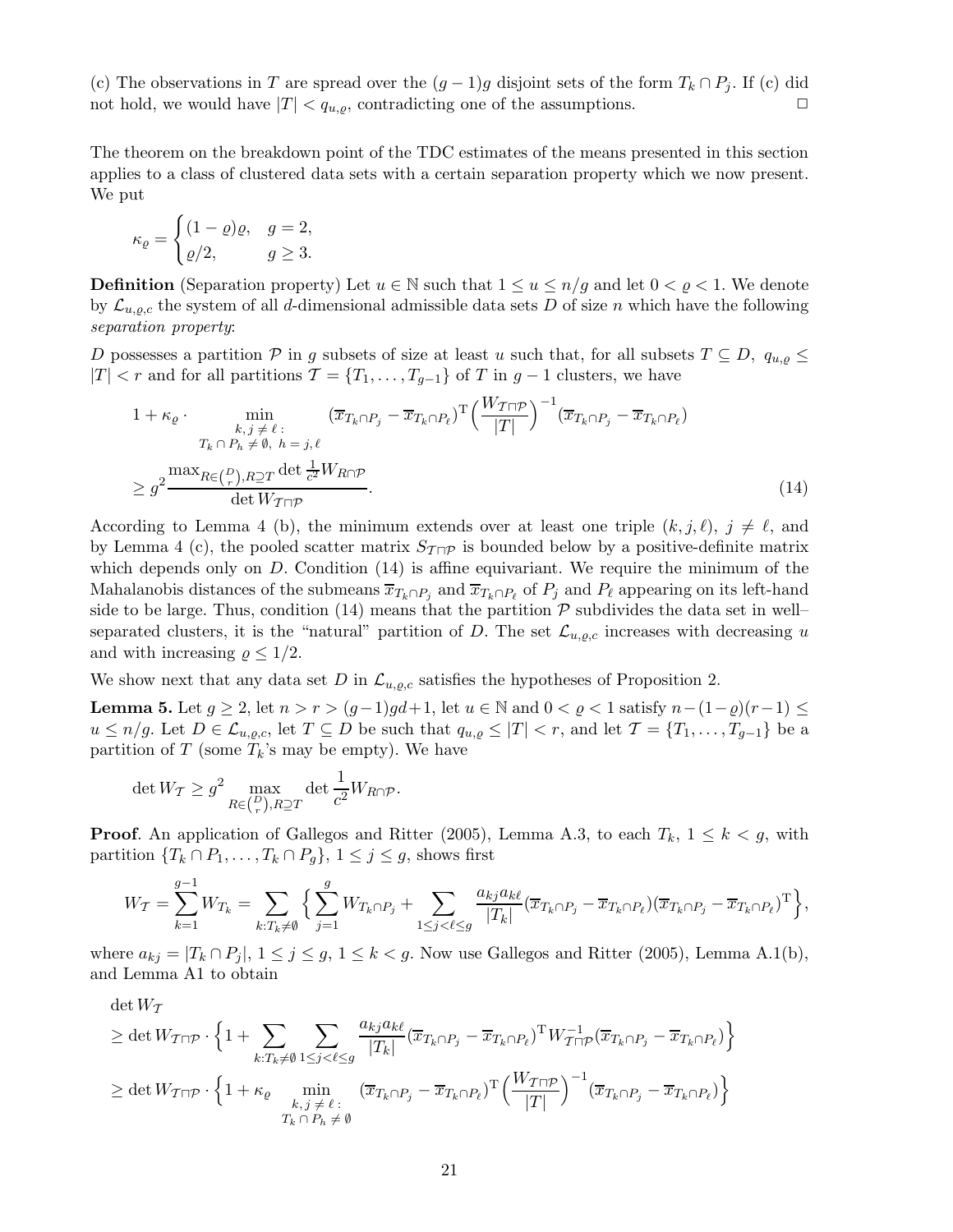and the claim follows from the separation property.  $\Box$ 

The conditions on r and u imply that the interval  $[q_{u,\rho}, r]$  contains some integer so that a set T as in Lemma 5 exists. A simple reasoning shows that the bounds on u imply  $\rho < \frac{1}{g}$ .

We finally state and prove the main result of this section: the restricted breakdown point of the TDC estimates of the means. If a data set has the separation property then the TDC estimates of the means are much more robust than predicted by Theorem 2.

**Theorem 3.** Let the data D be in general position, let  $g \geq 2$ , and let  $r < n$ .

(a) Assume  $r \ge (g-1)gd + 2$  and  $n - (1 - \varrho)(r-1) \le u \le n/g$ . Then the restricted breakdown value of the TDC estimates of the means w.r.t.  $\mathcal{L}_{u,\varrho,c}$  satisfies

$$
\beta_{\text{mean}}(n, g, r, \mathcal{L}_{u, \varrho, c}) \ge \frac{1}{n} \min \left\{ n - r + 1, r - (g - 1) g d, r + 1 - \frac{n - u}{1 - \varrho} \right\}.
$$

(b) For any data set  $D \in \mathcal{L}_{u,\rho,c}$ , the individual breakdown point of the TDC estimates of the means satisfies

$$
\beta_{\text{mean}}(n, g, r, D) \le \frac{1}{n}(n - r + 1).
$$

(c) Let  $2r - n \ge (g - 1)gd + 1$ , let  $u \in \mathbb{N}$  such that  $2(n - r) < u \le n/g$ , and put  $\varrho = \frac{u - 2(n-r)}{2r - n}$  $\frac{2(n-r)}{2r-n}.$ Then

$$
\beta_{\text{mean}}(n, g, r, \mathcal{L}_{u, \varrho, c}) = \frac{1}{n}(n - r + 1).
$$

(A necessary condition for the existence of such a u is the inequality  $2(n - r) \leq n/g - 1$ .)

(d) Under the assumptions of (a), the TDC discards all sufficiently large replacements in a data set that satisfies the separation property (with any parameters).

Proof. Part (a) is a direct consequence of Proposition 2 and Lemma 5.

(b) Let M be a data set obtained from D by replacing  $n - r + 1$  of its elements with a narrow and distant cluster. The modified data set contains only r−1 original observations so that the optimal set  $R^*$  contains some modification. Then so does  $C_j^* = C_j(\ell^*)$  for some j. Lemma A2 shows that the norm of  $m_j^*$  tends to infinity together with the narrow cluster of replacements.

(c) The hypotheses imply min  $\{n-r+1, r-(g-1)gd, r+1-\frac{n-u}{1-\alpha}\}$  $\left\{\frac{n-u}{1-\varrho}\right\} = n-r+1$ . (Note that  $\varrho$ is maximum so that the first term does not exceed the last for a given  $u$ .) Furthermore, the first condition in (a) follows from the first condition, whereas the second condition in (a) follows from the choice of  $\varrho$  and from second condition. Finally, the condition  $2(n - r) < u$  implies  $\varrho > 0$ . The claim now follows from Parts (a) and (b).

Claim (d) follows from Part  $(\epsilon)$  of the proof of Proposition 2.

The inequality  $n-(1-\varrho)(r-1) \leq u$  implies  $u \geq n-r+2$ . I.e., the sizes of the natural clusters must exceed the number of discarded elements in Part (a) of Theorem 3. Moreover, the assumptions of Part (c) imply that these sizes exceed twice the number of discarded elements.

The following corollary of Theorem 3 says that the TDC estimates of the means are asymptotically robust on well–separated, balanced data sets if the parameter  $g$  is set to its natural number of clusters.

Corollary 2. Let  $g \ge 2$ , let  $0 < \eta < \delta < 1/g$ , let  $r = \lceil n \left(1 - \frac{1}{2g} + \frac{\delta}{2}\right)$  $\left(\frac{\delta}{2}\right)$ , let  $u = \left\lceil n\left(\frac{1}{g} - \eta\right)\right\rceil$ , and let  $\rho = \frac{\delta - \eta}{1 - \frac{1}{g} + \delta}$ . Then, asymptotically,

$$
\beta_{\text{mean}}(n, g, r, \mathcal{L}_{u, \varrho, c}) \longrightarrow \frac{1}{2} \left( \frac{1}{g} - \delta \right), \text{ as } n \to \infty.
$$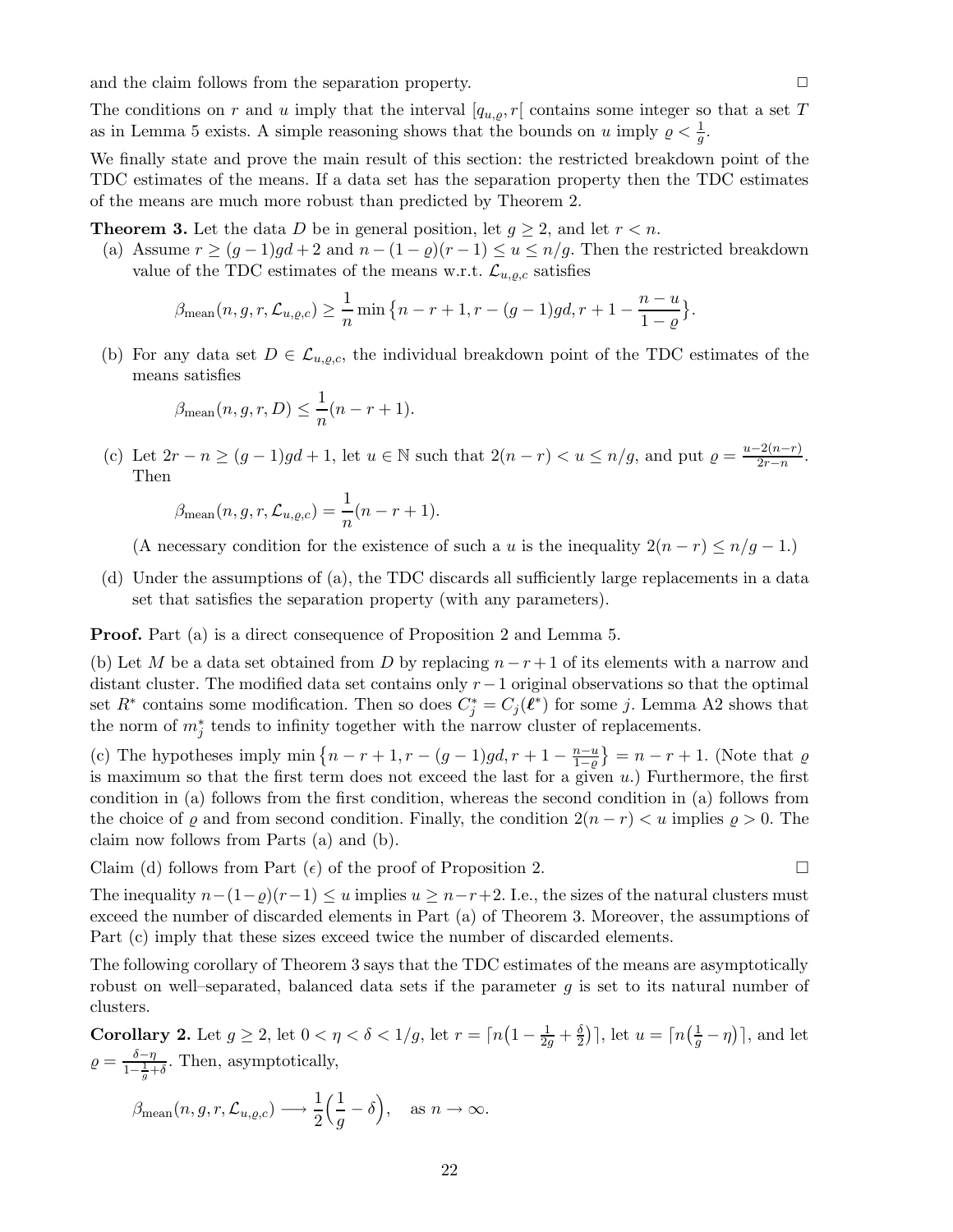

Figure 3: Synthetic data set of Fig. 1: negative double-logarithmic HDBT-ratio-posterior-density plot for a large number of minimum distance partitions with two clusters and no discarded elements.

# 5 Two studies

We illustrate the method described in Sections  $2.3 - 2.5$  with two examples and first recall the simple data set of Fig. 1. As already seen there may exist minimum distance partitions the maximum posterior densities (3) of which exceed that of the desired partition. Fig. 3 shows the negative double-logarithmic HDBT-ratio-posterior-density plot of the MDP's found for the heteroscedastic full normal model with two clusters, no discarded elements, and unknown cluster sizes for the synthetic data set of Fig. 1. According to the method of Section 2.4, the most plausible MDP is the one in the left lower region close to (66, 0.2). It belongs indeed to the desired partition of the data set in two clusters of 10 elements, each. The solution close to (61, 4.8) in Fig. 3 with the largest posterior density represents the uppermost horizontal cluster in Fig. 1.



Figure 4: Tiles data: scatter plot of the features  $Zn$  and  $Fe<sub>2</sub>O<sub>3</sub>$  displaying outliers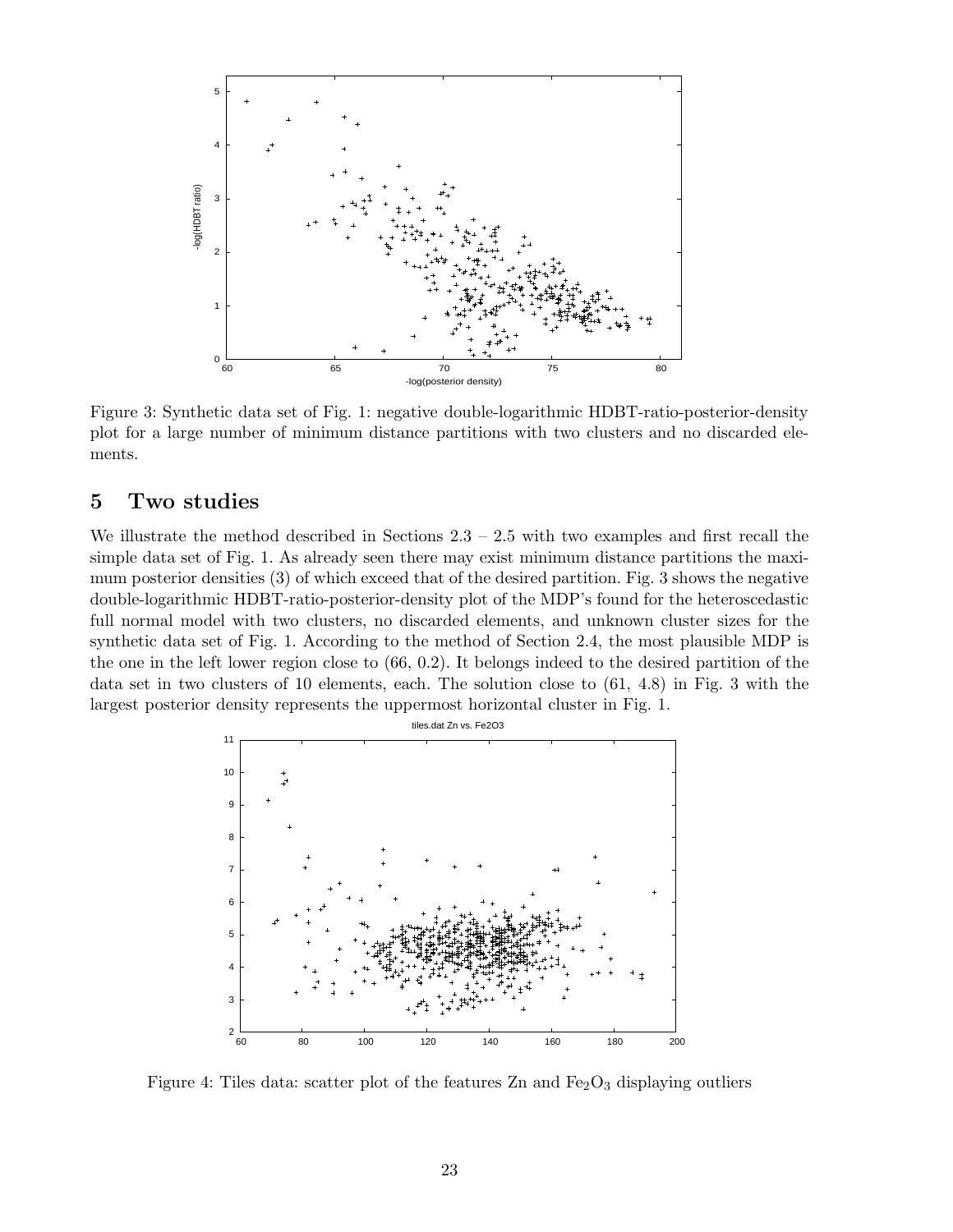

Figure 5: Tiles data: negative double-logarithmic HDBT-ratio-posterior-density plot for the minimum distance clusterings of 1100 replications for the heteroscedastic, full normal model with six clusters and 66 discarded points. The encircled solution in the left lower part is most promising.



Figure 6: Tiles data: the BIC curve for the favorite solutions with three to nine clusters suggested by the posterior-density-HDBT ratio plots.

Our second example is the Tiles data set, see Mucha et. al. (2002), from archeometry. It can be found under the URL www.uni-passau.de/ritter. Its objects consist presently of 660 antique roman tiles collected in the Rhine valley between Strasbourg/France and Frankfurt/Germany. Our questions are: which tiles originate from the same clay pits and how many clay pits are represented ? Feature data from X-ray Fluorescence Analysis about the contents of nineteen minerals and metals are available to this end, viz., flint  $SiO_2$ , Titanium dioxide (titania)  $TiO_2$ , Aluminium oxide (aloxite)  $Al_2O_3$ , Ferric oxide (rust) Fe<sub>2</sub>O<sub>3</sub>, Manganese oxide MnO, Magnesium oxide (magnesia) MgO, burnt lime CaO, Sodium oxide Na<sub>2</sub>O, Potassium oxide K<sub>2</sub>O, vanadium V, chromium Cr, nickel Ni, zinc Zn, rubidium Rb, strontium Sr, yttrium Y, zirconium Zr, niobium Nb, and barium Ba.

Although we expect cluster sizes of a hundred or less which are not sufficient for safely estimating more than a hundred real parameters for each cluster, we used the heteroscedastic full normal model with unknown cluster sizes (maximum a posteriori) and unknown number of clusters. A look at the 2D scatter plots suggests marked correlation between some of the features:  $SiO<sub>2</sub>$  with MnO, CaO, Sr, and  $Zr$ , TiO<sub>2</sub> with Cr and Nb, CaO with Sr, and  $K_2O$  with Rb. This fact allows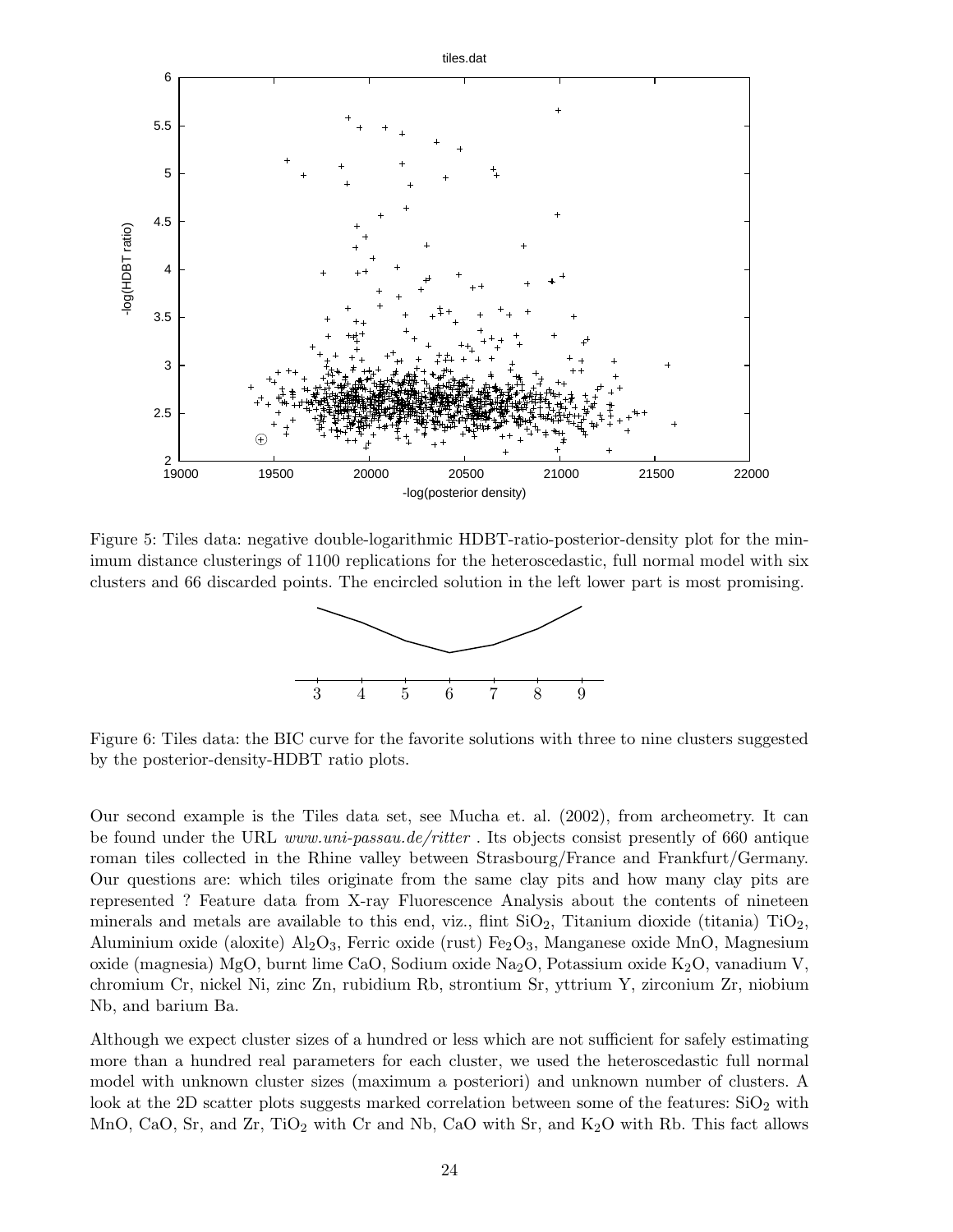us to reduce the dimension of the sample space by deleting  $SiO_2$ ,  $TiO_2$ ,  $CaO$ , and  $K_2O$  from the feature list so that  $d = 19 - 4 = 15$ . Like almost any real data set, the present one contains outliers, see Fig. 4, and we apply the algorithm proposed in Sections 2.3, 2.4, and 2.5 with ten percent of discarded elements. The minimum cluster size was set to  $d+1=16$ .

Fig. 5 shows the negative double-logarithmic HDBT-ratio-posterior-density plot of the MDP's of 1100 replications for six clusters. The favorite solution at the left end of the almost horizontal support line is encircled. A 2D representation of this clustering is shown in Fig. 7. Its cluster sizes are  $145$ ,  $111$ ,  $111$ ,  $105$ ,  $61$ , and  $61$ , its HDBT ratio is  $1/158$ . One or a few small clusters that cannot be detected by the full normal model may be hidden in the set of discarded elements (crosses). Fig. 7 shows that the assumed number of outliers is too small. The oblong shape of the left lower ellipse points to two distant elements in the upper part of the figure which are assigned to this cluster but do not fit in it.

The BIC curve for the favorite solutions obtained with three to nine clusters is presented in Fig. 6. It clearly pleads for six clusters. It turns out that increasing the number of clusters by one essentially splits one group in the preceding solution.



Figure 7: Tiles data: MnO-Y plot of the favorite MDP. The ellipses indicate the 0.8-quantiles of the clusters and crosses stand for discarded points.

# A Appendix

**Lemma A1.** Let  $g \geq 2$ , let  $0 < \varrho \leq 1/g$ , let  $\mathbf{a} = (a_{kj})_{1 \leq k < g} \in \mathbb{N}^{(g-1)\times g}$  be such that  $1 \leq j \leq g$  $\|\mathbf{a}\|_1 = \sum_{k,j} a_{kj} > 0$ , let  $\sum_k a_{kj} \geq \varrho \|\mathbf{a}\|_1$  for all  $1 \leq j \leq g$ , and put  $a_k = \sum_j a_{kj}$ . Then

$$
\sum_{k:a_k,>0} \frac{1}{a_k} \sum_{1 \le j < \ell \le g} a_{kj} a_{k\ell} \ge \kappa_\ell \|\mathbf{a}\|_1. \tag{15}
$$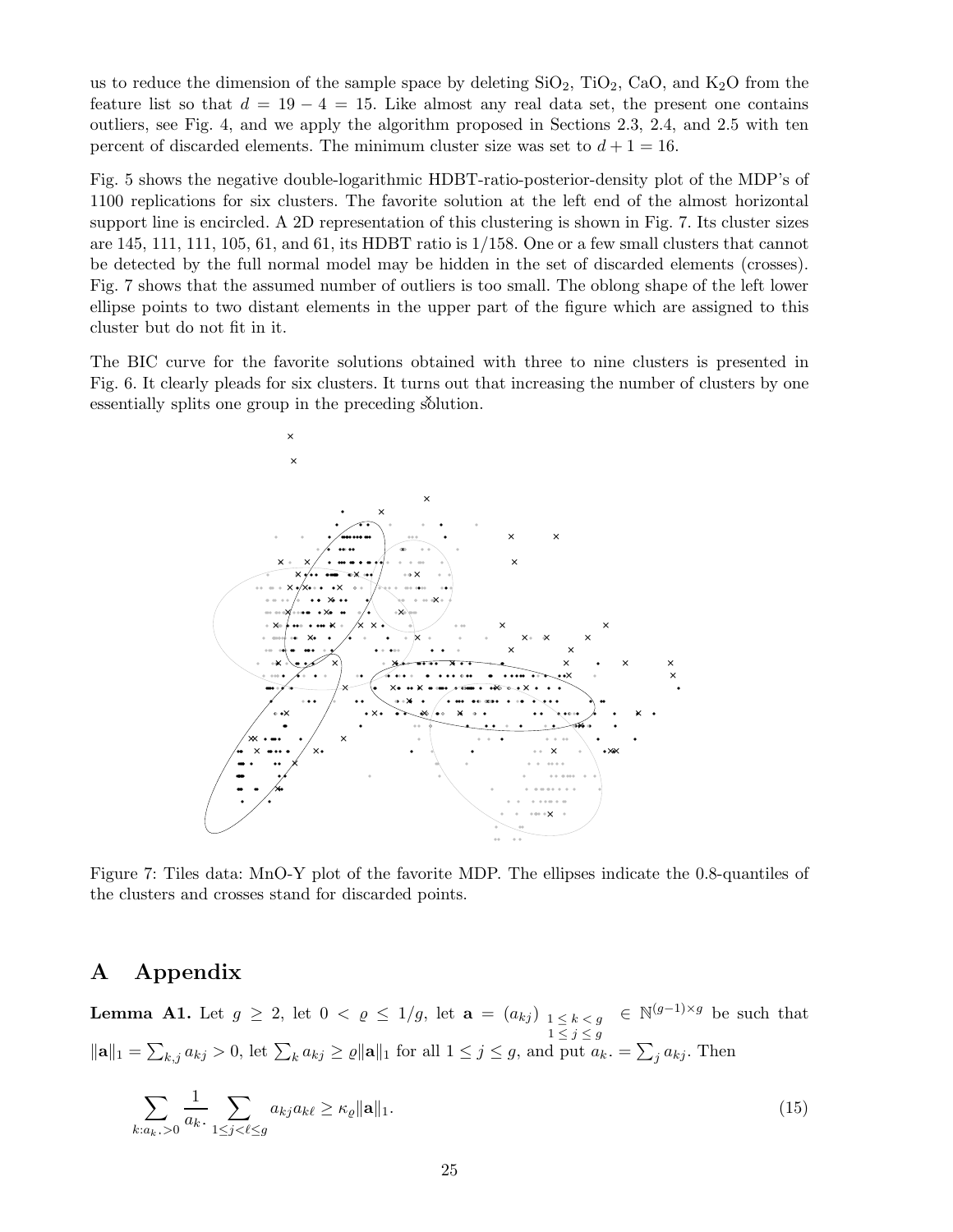Proof. Write the left hand side of (15) as

$$
\|{\mathbf a}\|_1 \sum_{k: a_k, \, >0} \frac{a_k}{\|{\mathbf a}\|_1} \sum_{1 \le j < \ell \le g} \frac{a_{kj}}{a_k}\frac{a_{k\ell}}{a_k,} = \|{\mathbf a}\|_1 \sum_{k: a_k, \, >0} \beta_k \sum_{1 \le j < \ell \le g} A_{k,j} A_{k,\ell}.
$$

Since  $\beta = (a_k, /||\mathbf{a}||_1)_{k:a_k,0}$  is a probability vector and since  $A = (a_{k,j}/a_k, b_{k:a_k,0}$  is a stochastic matrix s.th.  $\beta A \geq \varrho$  elementwise, the claim follows from an elementary reasoning.  $\Box$ 

**Lemma A2.** Let  $h \geq 0$  and let  $k \geq 1$ . Let  $C = \{x_1, \ldots, x_h, y_1, \ldots, y_k\}$  consist of h original data points and k replacements. Then the norm of the sample mean of C tends to infinity as  $||y_1|| \to \infty$ and as  $y_i - y_1, 2 \leq i \leq k$ , remain bounded.

**Proof.** The sum of C is  $\sum_{i=1}^{h} x_i + ky_1 + \sum_{i=2}^{k} (y_i - y_1)$  from which the lemma follows.  $\Box$ 

Acknowledgments. We thank H.-H. Bock for a number of hints that improved the presentation. We also thank the referees for their constructive suggestions.

#### References

V. Barnett and T. Lewis (1994): Outliers in Statistical Data. Wiley, Chichester, UK

Claudia Becker and Ursula Gather (1999): The masking breakdown point of multivariate outlier identification rules. JASA 94:947–955

James C. Bezdek, James Keller, Raghu Krisnapuram, and Nikhil R. Pal (1999): Fuzzy Models and Algorithms for Pattern Recognition and Image Processing. The Handbooks of Fuzzy Sets Series. Kluwer, Boston, London, Dordrecht

Hans-Hermann Bock (1985): On some significance tests in cluster analysis. J. Classification 2:77–108

Hanfeng Chen, Jiahua Chen, and John D. Kalbfleisch (2004): Testing for a finite mixture model with two components. J. Royal Stat. Soc, Series B 66:95–115

J. A. Cuesta-Albertos, Alfonso Gordaliza, and C. Matrán (1997): Trimmed k–means: An attempt to robustify quantizers. The Annals of Statistics 25:553–576

John E. Dennis Jr. (1981): Algorithms for nonlinear fitting. In M.J.D. Powell, ed., Nonlinear Optimization 1981, Academic Press, London, New York, etc. (Procedings of the NATO Advanced Research Institute held at Cambridge in July 1981).

David L. Donoho and Peter J. Huber (1983): The notion of a breakdown point. In Peter J. Bickel, Kjell A. Doksum, and J.L. Hodges, Jr., eds., A Festschrift for Erich L. Lehmann, The Wadsworth Statistics/Probability Series. Wadsworth, Belmont, CA, pages 157–184

María Teresa Gallegos and Gunter Ritter (2005): A robust method for cluster analysis. Annals of Statistics 33:347–380

María Teresa Gallegos and Gunter Ritter (2009): Using combinatorial optimization in model-based trimmed clustering with cardinality constraints. Comput. Statist. & Data Analysis, to appear.

Luis Angel García-Escudero and Alfonso Gordaliza (1999): Robustness properties of k–means and trimmed k–means. Journ. Amer. Stat. Assoc. 94:956–969

Luis Angel García-Escudero, Alfonso Gordaliza, Carlos Matrán, and Agustin Mayo-Iscar (2008): A general trimming approach to robust cluster analysis. Ann. Stat. 36:1324–1345

A. D. Gordon (1999): Classification. Monographs on Statistics and Applied Probability, vol. 82. CRC Press, second edition

Richard J. Hathaway (1985): A constrained formulation of maximum–likelihood estimation for normal mixture distributions. Ann. Stat. 13:795–800

J. L. Hodges Jr. (1967): Efficiency in normal samples and tolerance of extreme values for some estimates of location. In Proc. 5th Berkeley Symp. Math. Statist. Probab., Berkeley, Univ. California Press, pages 163–186.